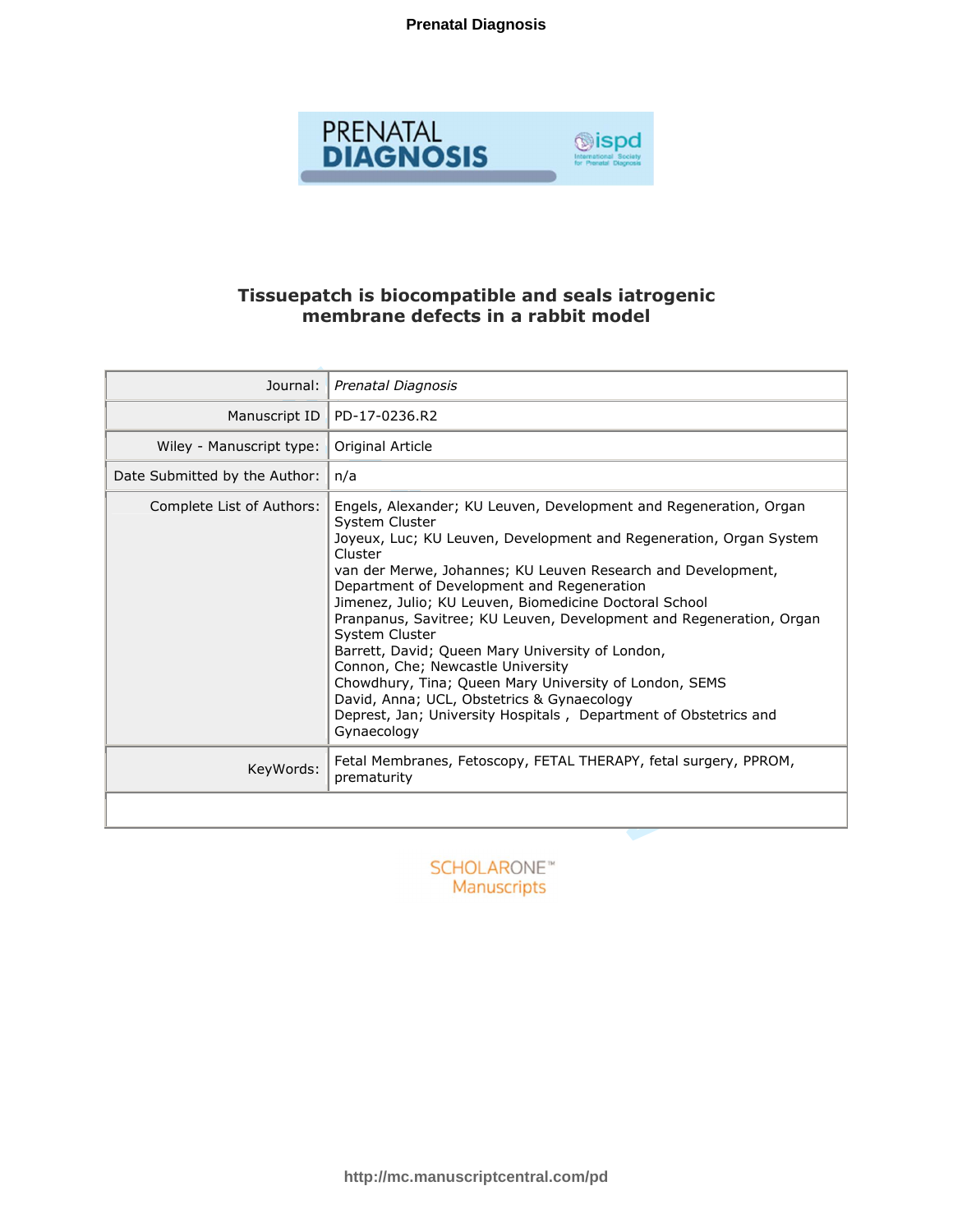$\mathbf{1}$ 

| 1                       |                     |                                                                                                                                                                                  |  |  |  |  |  |  |  |  |
|-------------------------|---------------------|----------------------------------------------------------------------------------------------------------------------------------------------------------------------------------|--|--|--|--|--|--|--|--|
| $\overline{\mathbf{c}}$ |                     |                                                                                                                                                                                  |  |  |  |  |  |  |  |  |
| 3<br>4                  |                     |                                                                                                                                                                                  |  |  |  |  |  |  |  |  |
| 5                       |                     |                                                                                                                                                                                  |  |  |  |  |  |  |  |  |
| 6<br>7                  | 1                   | Tissuepatch is biocompatible and seals iatrogenic membrane defects in a                                                                                                          |  |  |  |  |  |  |  |  |
| 8                       | $\overline{2}$      | rabbit model                                                                                                                                                                     |  |  |  |  |  |  |  |  |
| 9                       | 3                   |                                                                                                                                                                                  |  |  |  |  |  |  |  |  |
| 10<br>11                | 4<br>5              | <b>Running title:</b> Tissuepatch as new sealant for iatrogenic membrane defects                                                                                                 |  |  |  |  |  |  |  |  |
| 12                      | 6                   | Manuscript word count: 3324<br>Tables: 2<br>Figures: 5                                                                                                                           |  |  |  |  |  |  |  |  |
| 13                      | $\overline{7}$<br>8 | <b>Authors:</b> Alexander C. Engels <sup>1,2</sup> , Luc Joyeux <sup>1</sup> , Johannes Van der Merwe <sup>1,2</sup> , Julio Jimenez <sup>1,3</sup> , Savitree                   |  |  |  |  |  |  |  |  |
| 14<br>15                | 9                   | Prapanus <sup>1</sup> , David W. Barrett <sup>4</sup> , Che Connon <sup>5</sup> , Tina T. Chowdhury <sup>4</sup> , Anna L. David <sup>6,7</sup> , Jan Deprest <sup>1,2,6</sup> * |  |  |  |  |  |  |  |  |
| 16<br>17                | 10                  |                                                                                                                                                                                  |  |  |  |  |  |  |  |  |
| 18<br>19                |                     |                                                                                                                                                                                  |  |  |  |  |  |  |  |  |
| 20                      | 11                  | <sup>1</sup> Department of Development and Regeneration, Organ Systems, University Hospital Gasthuisberg, B-3000 Leuven, Belgium                                                 |  |  |  |  |  |  |  |  |
| 21<br>22                | 12<br>13            | <sup>2</sup> Department of Obstetrics and Gynecology, Division Woman and Child, Fetal Medicine Unit, University Hospital<br>Gasthuisberg, B-3000 Leuven, Belgium                 |  |  |  |  |  |  |  |  |
| 23<br>24                | 14<br>15            | <sup>3</sup> Department of Obstetrics and Gynecology, Clinica Alemana Santiago, Facultad de Medicina Clinica Alemana Universidad<br>del Desarrollo, Santiago Chile.              |  |  |  |  |  |  |  |  |
| 25                      | 16                  | "Institute of Bioengineering, School of Engineering and Materials Science, Queen Mary University of London, London, UK                                                           |  |  |  |  |  |  |  |  |
| 26<br>27                | 17                  | <sup>5</sup> Institute of Genetic Medicine, International Centre for Life, Newcastle University, Newcastle Upon Tyne, UK                                                         |  |  |  |  |  |  |  |  |
| 28<br>29<br>30<br>31    | 18<br>19<br>20      | <sup>b</sup> Research Department of Maternal Fetal Medicine, Institute of Women's Health, 86-96 Chenies Mews, University College<br>London, London, UK WC1E 6HX                  |  |  |  |  |  |  |  |  |
|                         | 21<br>22            | 'NIHR University College London Hospitals Biomedical Research Centre, Research & Development, Maple House 1st floor,<br>149 Tottenham Court Road, London, UK W1T 7DN             |  |  |  |  |  |  |  |  |
| 32<br>33                | 23                  |                                                                                                                                                                                  |  |  |  |  |  |  |  |  |
| 34                      |                     |                                                                                                                                                                                  |  |  |  |  |  |  |  |  |
| 35                      | 24                  |                                                                                                                                                                                  |  |  |  |  |  |  |  |  |
| 36<br>37                | 25                  | *Correspondence:                                                                                                                                                                 |  |  |  |  |  |  |  |  |
| 38<br>39                | 26                  | Jan Deprest, MD PhD                                                                                                                                                              |  |  |  |  |  |  |  |  |
| 40                      | 27                  | Department of Obstetrics and Gynaecology,                                                                                                                                        |  |  |  |  |  |  |  |  |
| 41<br>42                | 28                  | University Hospital Gasthuisberg,                                                                                                                                                |  |  |  |  |  |  |  |  |
| 43<br>44                | 29                  | Herestraat 49, B-3000, Leuven, Belgium                                                                                                                                           |  |  |  |  |  |  |  |  |
| 45                      | 30                  | Tel: +32 16 34 42 15 // Fax: +32 16 34 42 05                                                                                                                                     |  |  |  |  |  |  |  |  |
| 46<br>47                | 31                  | E-mail: jan.deprest@uzleuven.be                                                                                                                                                  |  |  |  |  |  |  |  |  |
| 48                      | 32                  |                                                                                                                                                                                  |  |  |  |  |  |  |  |  |
| 49                      |                     |                                                                                                                                                                                  |  |  |  |  |  |  |  |  |
| 50                      |                     |                                                                                                                                                                                  |  |  |  |  |  |  |  |  |
| 51                      |                     |                                                                                                                                                                                  |  |  |  |  |  |  |  |  |
| 52                      |                     |                                                                                                                                                                                  |  |  |  |  |  |  |  |  |
| 53                      |                     |                                                                                                                                                                                  |  |  |  |  |  |  |  |  |
| 54                      |                     |                                                                                                                                                                                  |  |  |  |  |  |  |  |  |
| 55<br>56                |                     |                                                                                                                                                                                  |  |  |  |  |  |  |  |  |
| 57                      |                     |                                                                                                                                                                                  |  |  |  |  |  |  |  |  |
| 58                      |                     |                                                                                                                                                                                  |  |  |  |  |  |  |  |  |
| 59                      |                     |                                                                                                                                                                                  |  |  |  |  |  |  |  |  |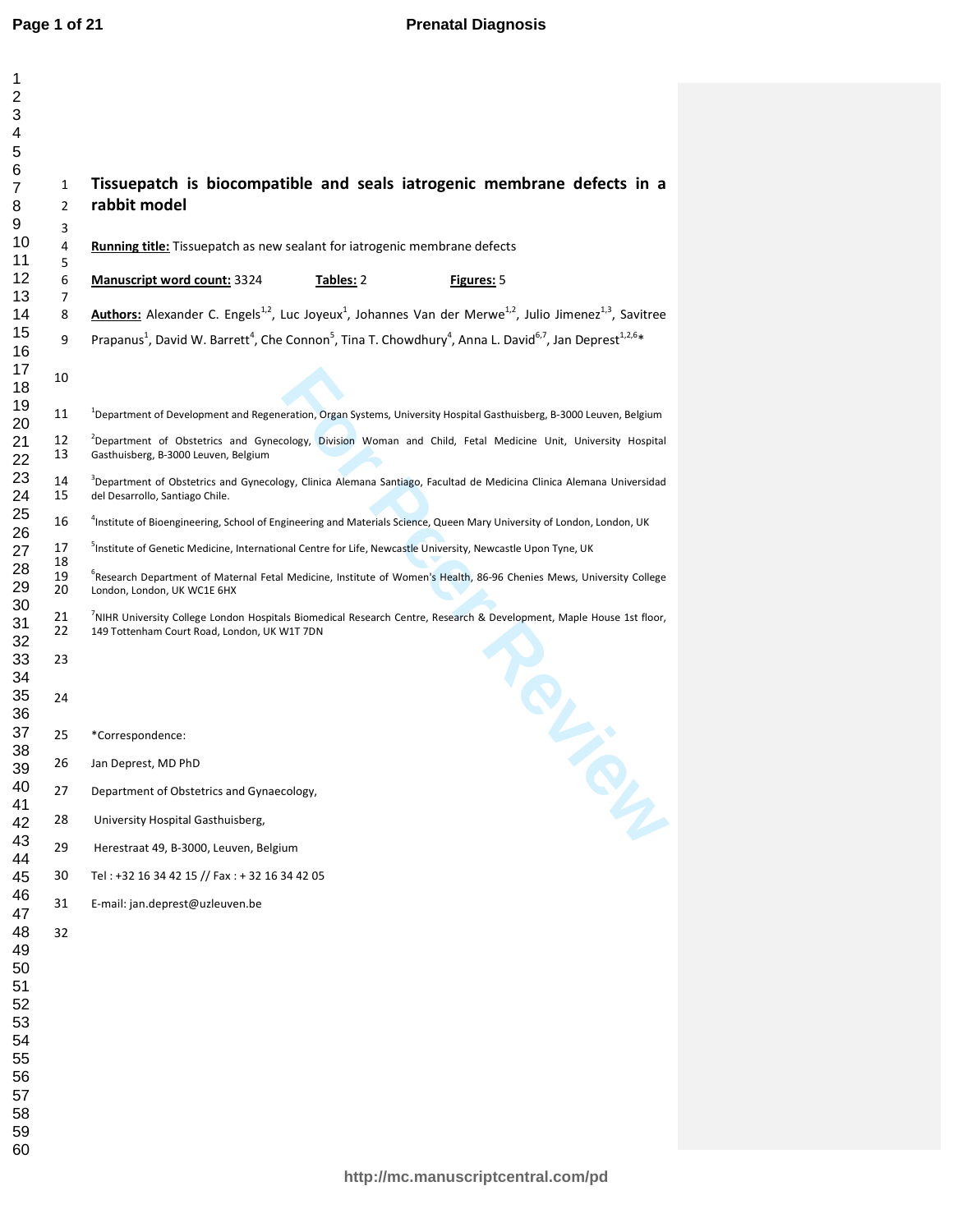| 1               |    |
|-----------------|----|
| $\overline{c}$  |    |
| 3<br>4          |    |
| 5               |    |
| 6               | 33 |
| 7<br>8          | 34 |
| 9<br>10         | 35 |
|                 | 36 |
| 112131415161718 | 37 |
|                 | 38 |
|                 | 39 |
|                 | 40 |
|                 | 41 |
| 20              | 42 |
| 21<br>22        | 43 |
| 23              | 44 |
| 24              |    |
| 25<br>26        | 45 |
| 27              | 46 |
| 28              | 47 |
| 29<br>30        | 48 |
| $\frac{31}{1}$  | 49 |
| 32<br>33<br>34  | 50 |
|                 | 51 |
| ະ<br>35         | 52 |
| 36<br>37        | 53 |
| 38              | 54 |
| ٩q              | 55 |
| 40<br>41        | 56 |
| 42              | 57 |
| 43<br>44        | 58 |
| 45              | 59 |
| 46              |    |
| 47<br>48        |    |
| 49              |    |
| 50              |    |
| 51<br>52        |    |
| 53              |    |
| 54<br>55        |    |
| 56              |    |
| 57              |    |
| 58<br>59        |    |
| 60              |    |

#### **Conflict of Interest Statement**

34 The authors declare no conflict of interests.

#### **Funding Statement**

The European Union (Framework agreement number 2013-0040;<br>
For Peer Review of the NIHR University College London Hospitals Biomedical<br>
Subsemination of the NIHR University College London Hospitals Biomedical<br>
Subsemination 37 The work was supported by an Innovative Engineering for Health award by Wellcome Trust 38 [WT101957], the Engineering and Physical Sciences Research Council (EPSRC) [NS/A000027/1] as well 39 as the Fonds Wetenschappelijk Onderzoek Vlaanderen (FWO) [18.01207]. AE and JVDM are a grantee 40 of the Erasmus + Program of the European Union (Framework agreement number 2013-0040; 41 contract 1011990). ALD is funded by the NIHR University College London Hospitals Biomedical 42 Research Centre.

## **What's already known about this topic?**

• Iatrogenic PPROM is a major risk factor of fetoscopic procedures

- So far used sealants are not efficient to prevent iPPROM
- Further research is needed

#### **What does this study add?**

- We screened five sealants for biocompatibility and efficacy to seal fetal membrane defects
- Tissuepatch® was biocompatible and had a good efficacy
- Tissuepatch® could be used in open fetal surgery to prevent iPPROM

- 
-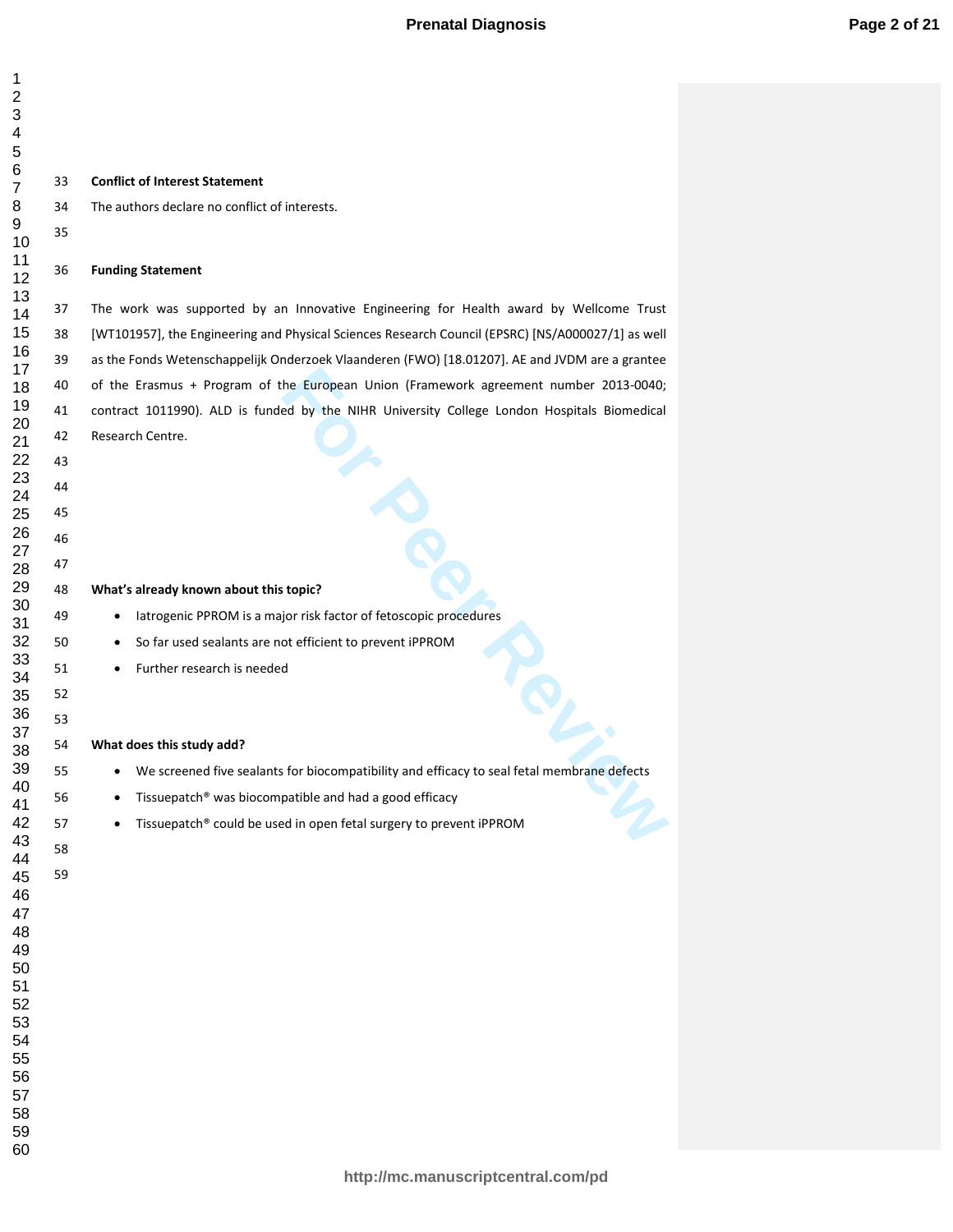| $\mathbf 1$         |    |                                                                                                        |
|---------------------|----|--------------------------------------------------------------------------------------------------------|
| $\mathbf 2$         |    |                                                                                                        |
| 3                   |    |                                                                                                        |
| 4<br>5              |    |                                                                                                        |
| 6<br>$\overline{7}$ | 60 | Abstract                                                                                               |
| 8                   | 61 |                                                                                                        |
| 9                   | 62 | Objective: To evaluate novel sealing techniques for their biocompatibility and sealing capacity of     |
| 10<br>11            | 63 | iatrogenic fetal membrane defects in a pregnant rabbit model.                                          |
| 12                  | 64 | Method: At day 23 of gestation (term=d31), a standardized fetoscopy was performed through a 14G        |
| 13<br>14            | 65 | cannula. The resulting fetal membrane defect was closed with either condensed collagen, collagen       |
| 15                  | 66 | with fibrinogen, Tissuepatch®, Duraseal®, or a conventional collagen plug (Lyostypt®) as reference. At |
| 16                  | 67 | d30 the fetuses were harvested and full thickness fetal membrane samples were analyzed. The study      |
| 17<br>18            | 68 | consisted of two consecutive parts: (1) biocompatibility testing by fetal survival, apoptosis and      |
| 19                  | 69 | infiltration of polymorphonuclear cells in the membranes; (2) the efficacy to seal fetal membrane      |
| 20<br>21            | 70 | defects.                                                                                               |
| 22                  | 71 | Results: Three sealants (collagen with fibrinogen, Duraseal® or Lyostypt®) were associated with a      |
| 23                  | 72 | higher fetal mortality compared to control unmanipulated littermates, and hence were excluded          |
| 24<br>25            | 73 | from further analysis. Tissuepatch® was biocompatible and amniotic fluid levels were comparable to     |
| 26                  | 74 | those of control untouched littermates. Compared to the condensed collagen, Tissuepatch® was also      |
| 27<br>28            | 75 | easier in surgical handling and induced limited cell proliferation.                                    |
| 29                  | 76 | Conclusion: Tissuepatch® had the best biocompatibility and efficacy in sealing an iatrogenic fetal     |
| 30<br>31            | 77 | membrane defect in the pregnant rabbit compared to other readily available sealants.                   |
| 32                  | 78 |                                                                                                        |
| 33                  | 79 | TOL.                                                                                                   |
| 34<br>35            | 80 |                                                                                                        |
| 36                  |    |                                                                                                        |
| 37                  |    |                                                                                                        |
| 38<br>39            |    |                                                                                                        |
| 40                  |    |                                                                                                        |
| 41<br>42            |    |                                                                                                        |
| 43                  |    |                                                                                                        |
| 44                  |    |                                                                                                        |
| 45<br>46            |    |                                                                                                        |
| 47                  |    |                                                                                                        |
| 48                  |    |                                                                                                        |
| 49<br>50            |    |                                                                                                        |
| 51                  |    |                                                                                                        |
| 52                  |    |                                                                                                        |
| 53<br>54            |    |                                                                                                        |
| 55                  |    |                                                                                                        |
| 56                  |    |                                                                                                        |
| 57<br>58            |    |                                                                                                        |
| 59                  |    |                                                                                                        |
| 60                  |    |                                                                                                        |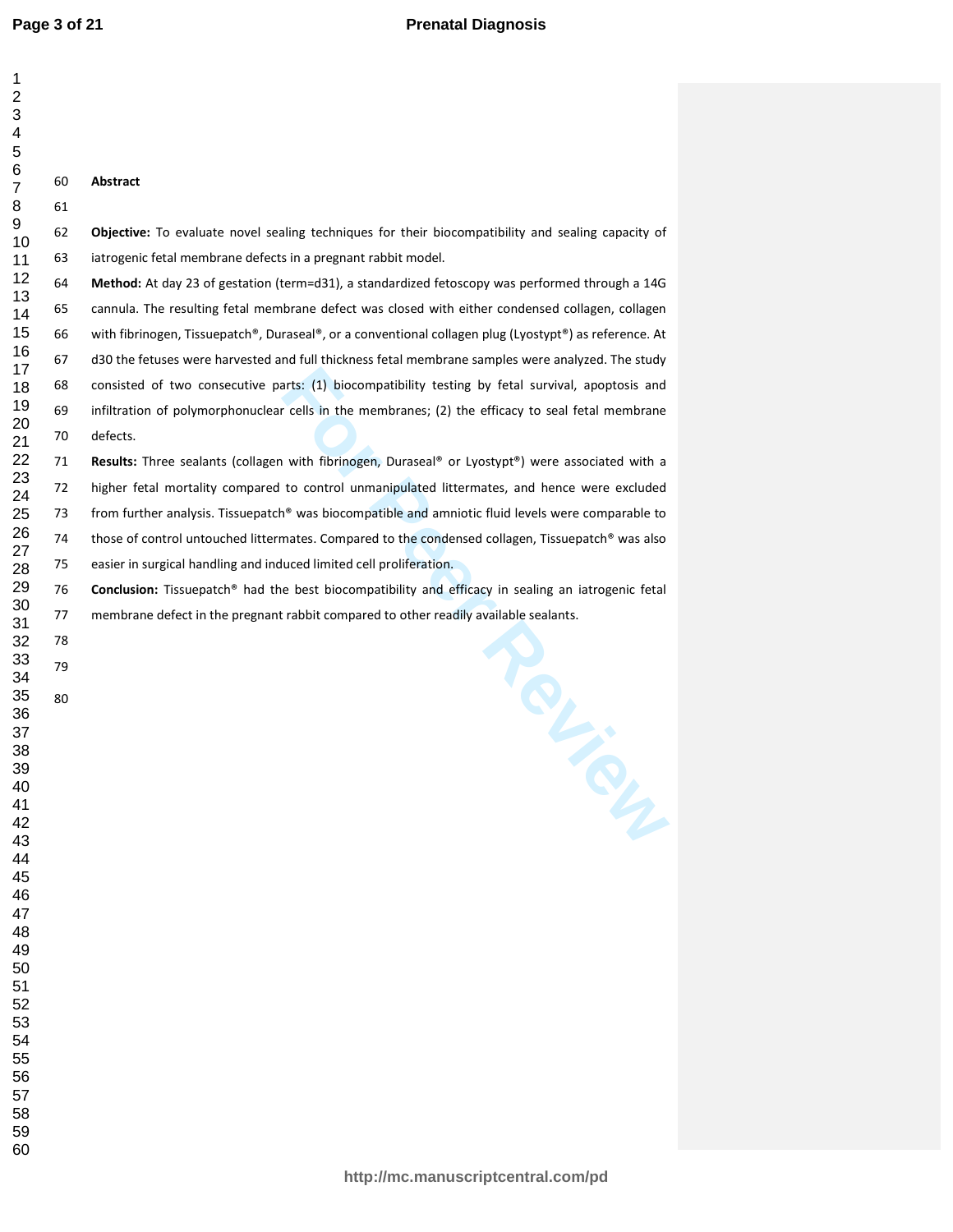### **Introduction**

  83 Fetal membrane rupture remains the Achilles' heel of fetal surgery, occurring in around 28% of laser 84 interventions for twin-twin transfusion syndrome (TTTS) and around 47% of fetoscopic endoluminal 85 tracheal occlusion (FETO) for congenital diaphragmatic hernia (CDH)<sup>1,2</sup>. Therefore, several strategies 86 to either treat or prevent membrane rupture have been proposed  $3-6$ .

**Form as "first-in-man"** studies in pregnancy are challenging, using<br>form as "first-in-man" studies in pregnancy are challenging, using<br>ed off label. It is important to analyze the healing site histologically,<br>which is ade 87 | Primary prevention of **preterm premature rupture of membranes** (PPROM) at the time of fetal 88 surgery would be a useful approach. To our knowledge, only collagen and gelatin plugs have been 89 used clinically for this purpose, however with contradicting results  $7-9$ . Clinical studies on potential 90 new solutions are difficult to perform as "first-in-man" studies in pregnancy are challenging, using 91 products that are or would be used off label. It is important to analyze the healing site histologically, 92 and to set up a controlled study which is adequately powered. *In vivo* animal studies are hence vital 93 to allow researchers to explore new solutions. The optimal candidate surgical solution to us, should 94 ideally have the following features: (1) the device or material should be readily available and (2) 95 clinically applicable through a 10 Fr, preferentially also an 8 Fr cannula, either as is or after 96 modification. (3) The material should have the ability to be bio-activated and/or (4) to function as a 97 transport of molecular therapeutics to interfere with, apart from the defect, other potential 98 | biomolecular mechanism behind *iatrogenic PPROM (iPPROM)<sup>10</sup>.*"

99 Herein we report on four novel sealant techniques which we compared to the conventional collagen 100 plugs (Lyostypt®) as a reference sealant in the study. One sealant is a condensed collagen, which has 101 been tissue engineered from human fetal membranes and which demonstrated good growth-102 support of amnion epithelial cells . The second sealant is an off-the-shelf collagen (Lyostypt®) 103 imbued with fibrinogen. This was tested before *in vitro* in human amniotic membranes and showed 104 improved sealing capabilities  $^{12}$ . The third sealant is Tissuepatch® which is a thin film and clinically is 105 used to obtain an airtight sealant in thoracoscopic surgeries. The fourth sealant is Duraseal®, which is 106 used in neurosurgery for sealing dura mater defects and preventing cerebrospinal fluid leakage  $^{13}$ . 107 We tested those sealants *in vivo* for their biocompatibility (safety) and their efficacy to seal a fetal 108 membrane defect in a pregnant rabbit model for fetoscopy.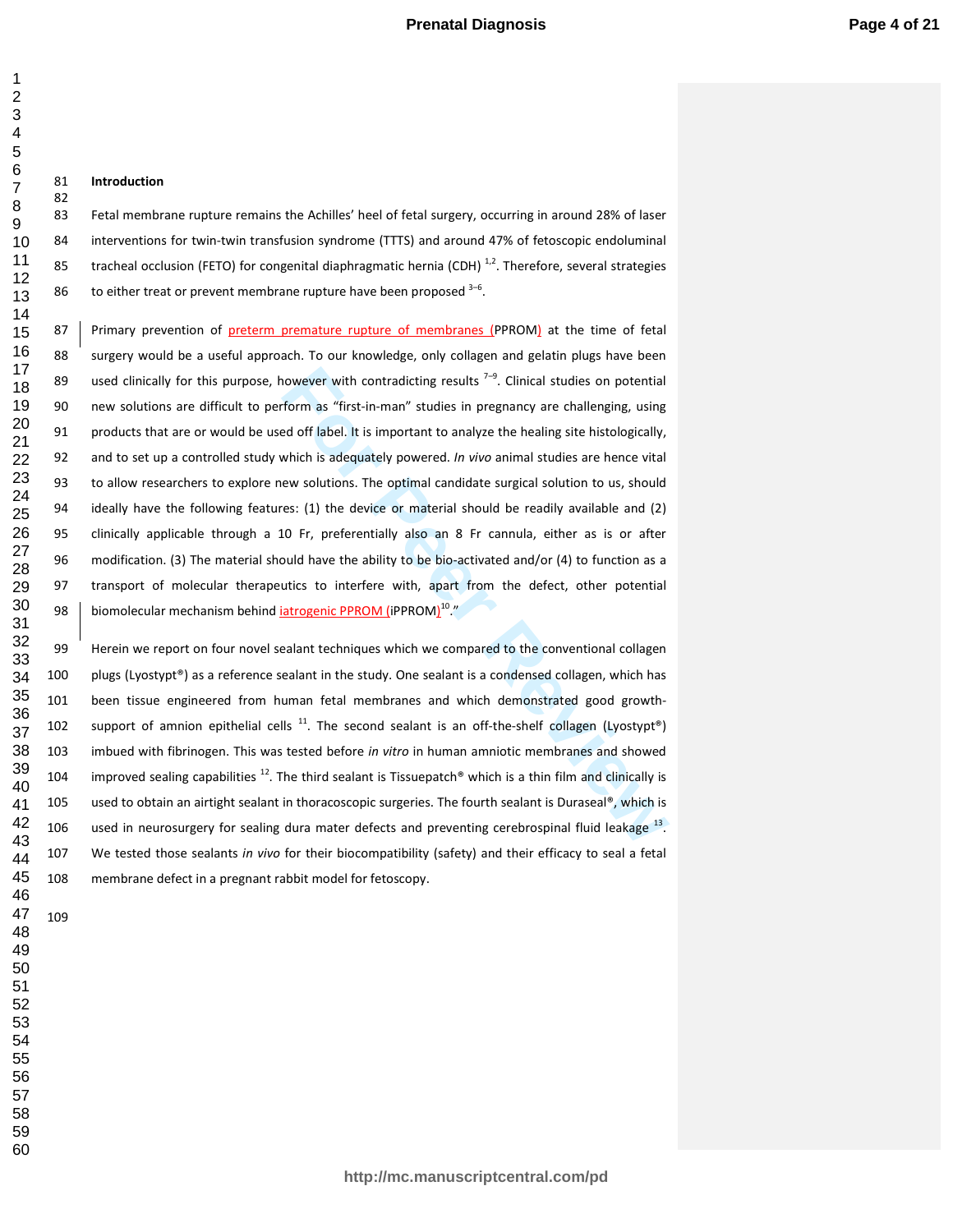#### **Material and Methods**

*Study design* 

114 The study design is shown in Supplementary Figure 1. Pregnant rabbits underwent a laparotomy at 115 23 days of gestation under general anaesthesia, three fetuses out of the total litter were operated on 116 and assigned to one of 5 types of fetal membrane sealant or positive control (no sealant); the 117 remaining fetuses acted as negative unoperated controls. One week later, pregnancies were 118 evaluated for fetal survival, the primary outcome variable of the biocompatibility testing. Secondary 119 outcomes were inflammation and apoptosis. Sealants performing best in the primary outcome 120 measure were further tested for efficacy, i.e. by the deepest vertical pocket (DVP) on ultrasound at 121 term. Further secondary outcomes were ease of surgical handling at the time of sealant insertion, 122 and what were considered as additional efficacy outcome measures such as amniotic fluid leakage, 123 persistence of the plug, Ki67 positive cells and the ratio of vimentin and cytokeratin as a marker for 124 epithelial-mesenchymal transition (EMT). The lung-to-bodyweight ratio (LBWR) of the fetus was 125 quantified as a further efficacy measure to assess pulmonary hypoplasia.

## *Animal and surgical protocols*

nd apoptosis. Sealants performing best in the primary outcome<br>efficacy, i.e. by the deepest vertical pocket (DVP) on ultrasound at<br>es were ease of surgical handling at the time of sealant insertion,<br>ditional efficacy outco 128 This experiment was approved by the local Ethics committee of KU Leuven (P250/2014) and animals 129 were handled according to the current guidelines on animal welfare. Time mated pregnant does 130 (hybrid of New Zealand and Dendermonde) were housed at the animalium of the group Biomedical 131 Sciences in separate cages on a 12-hour light cycle with free access to food and water. At 23 days of 132 gestational age (GA; term = 31 days) the doe was sedated with intramuscular ketamine 35 mg/kg 133 bodyweight (BW) (Ketamine 1000 CEVA; CEVA Santé Animal, Brussels, Belgium) and xylazin 6 mg/kg 134 BW (Vexylan®; CEVA Santé Animal). Buprenorphine 0.03 mg/kg (Vetergesic®; Reckitt Benckiser 135 Healthcare, Brussels, Belgium), medroxyprogesterone acetate (Depo-Provera, Pfizer, Puurs, Belgium) 136 and penicillin G (Kela Pharma, Hoogstraten, Belgium) were injected subcutaneously. General 137 anesthesia was maintained using isoflurane 1.5% (Isoba® Vet; Abbott Laboratories Ltd., 138 Queensborough, Kent, UK) in oxygen at 2 L/minute via a facemask. Maternal vital parameters were 139 monitored with a pulse oxymeter (Nellcor® N- 20P; Nellcor Inc., Haasrode, Belgium). Physiologic body 140 temperature was maintained by a heating pad.

141 The doe was placed in the supine position, the abdomen was shaved and disinfected with povidone 142 iodine (Isobetadine®; Asta Medica, Brussels, Belgium) and covered with sterile drapes. After midline 143 laparotomy, the uterus was exposed and the fetal sacs counted. We operated on three fetuses in 144 each litter, i.e. both ovarian end fetuses and one more in the horn with the highest number of 145 fetuses, leaving one unoperated fetus in between. In case of equal numbers of fetuses in both horns,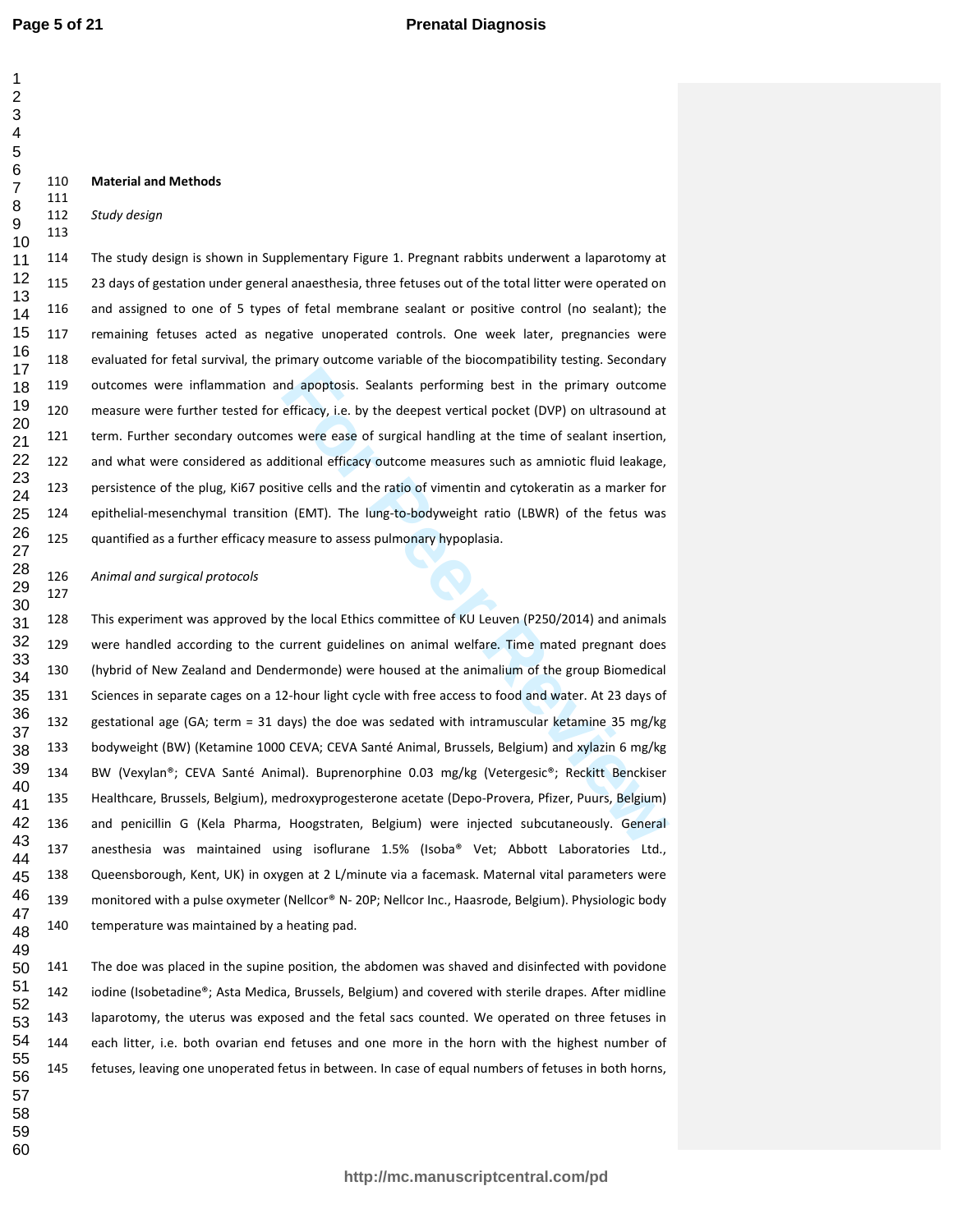146 a random side was chosen. First a small myometrial incision of 3-4 mm was made on the anti-147 mesometrial side. Blunt dissection of the chorion was performed to gain access to the amnion and to 148 avoid damage to the vitelline vessels (Figure 1A). After exposure of the amniotic membrane, it was 149 punctured with a 14 G Cannula (Braun Medical N.V., Diegem, Belgium) at a perpendicular angle and a 150 standardized diagnostic fetoscopy of fixed duration (2 min) was performed with a 1.0 mm 151 embryoscope (11510A, Karl Storz, Tutlingen, Germany) within a 1.3 mm examination sheath 152 (11510KA, Karl Storz) (Supplementary Video 1, Figure 1B), as previously described <sup>14</sup>. By using this 153 type of diameter instruments, the defect was large enough (around 1.3 mm) to surgically introduce 154 the sealant.

**For Perronnially assigned to one of the following treatment groups: (1) Lyostypt®<br>
<b>Stypt®** soaked in fibrinogen concentrate (Haemocomplettan®, CSL<br> **For Peer Review Collagen, (4)** Tissuepatch® (Tissuemed Ltd, Leeds,<br>
Int 155 The gestational sacs were randomly assigned to one of the following treatment groups: (1) Lyostypt® 156 (B. Braun Medical N.V.), (2) Lyostypt® soaked in fibrinogen concentrate (Haemocomplettan®, CSL 157 Behring, Breda, The Netherlands), (3) condensed collagen, (4) Tissuepatch® (Tissuemed Ltd, Leeds, 158 United Kingdom), (5) Duraseal® (Integra LS N.V., Zaventem, Belgium) or (6) positive controls (SHAM 159 surgery without sealant). The sealant was positioned in or over the amnion defect. The collagen 160 sealants were fixed within the defect by a single stitch 6-0 Prolene to the fetal membranes and the 161 myometrium (Ethicon, Johnson & Johnson Medical N.V., Diegem, Belgium). Tissuepatch® was fixed 162 on the inside of the amniotic cavity with its self-adhesive side to the amnion epithelium with two 6-0 163 Prolene sutures to the fetal membranes and the myometrium. Duraseal® was sprayed upon the 164 amniotic defect. Any problem with proper placement of the plug, or any discordant opinion on 165 appropriate plug positioning by the surgeons (ACE and LJ) were categorized as problematic. The 166 unoperated gestation sacs were used as negative controls. The myometrium was closed with 3 single 167 stitches with 6-0 Prolene suture (Figure 1D). The doe's abdominal wall was closed in two layers with 168 2-0 Vicryl (Ethicon) for the muscular layer and 3-0 Ethilon (Ethicon) for the intracutaneous skin 169 suture. 

170 At 30 days GA, the does were premedicated and anesthetized as above. Micro-ultrasound (Vevo® 171 2100 System, Visual Sonics, Toronto) was used to assess the deepest vertical pocket (DVP) and 172 determine fetal survival. After that, macroscopic amniotic fluid leakage at the operated area was 173 evaluated with blotting paper (3x1 cm, 125 g/m<sup>2</sup>, Aurora Productions SA, Turnhout, Belgium) for 10 174 seconds after drying the area with surgical gauze. Thereafter the does and fetuses were euthanized 175 with an intravenous bolus of a mixture of embutramide 200 mg, mebezonium 50 mg, and tetracaine 176 hydrochloride 5 mg (0,3 mL/kg T61; Marion Roussel Hoechst, Brussels, Belgium) and samples were 177 obtained. 

*Harvesting and sample preparation* 

**http://mc.manuscriptcentral.com/pd**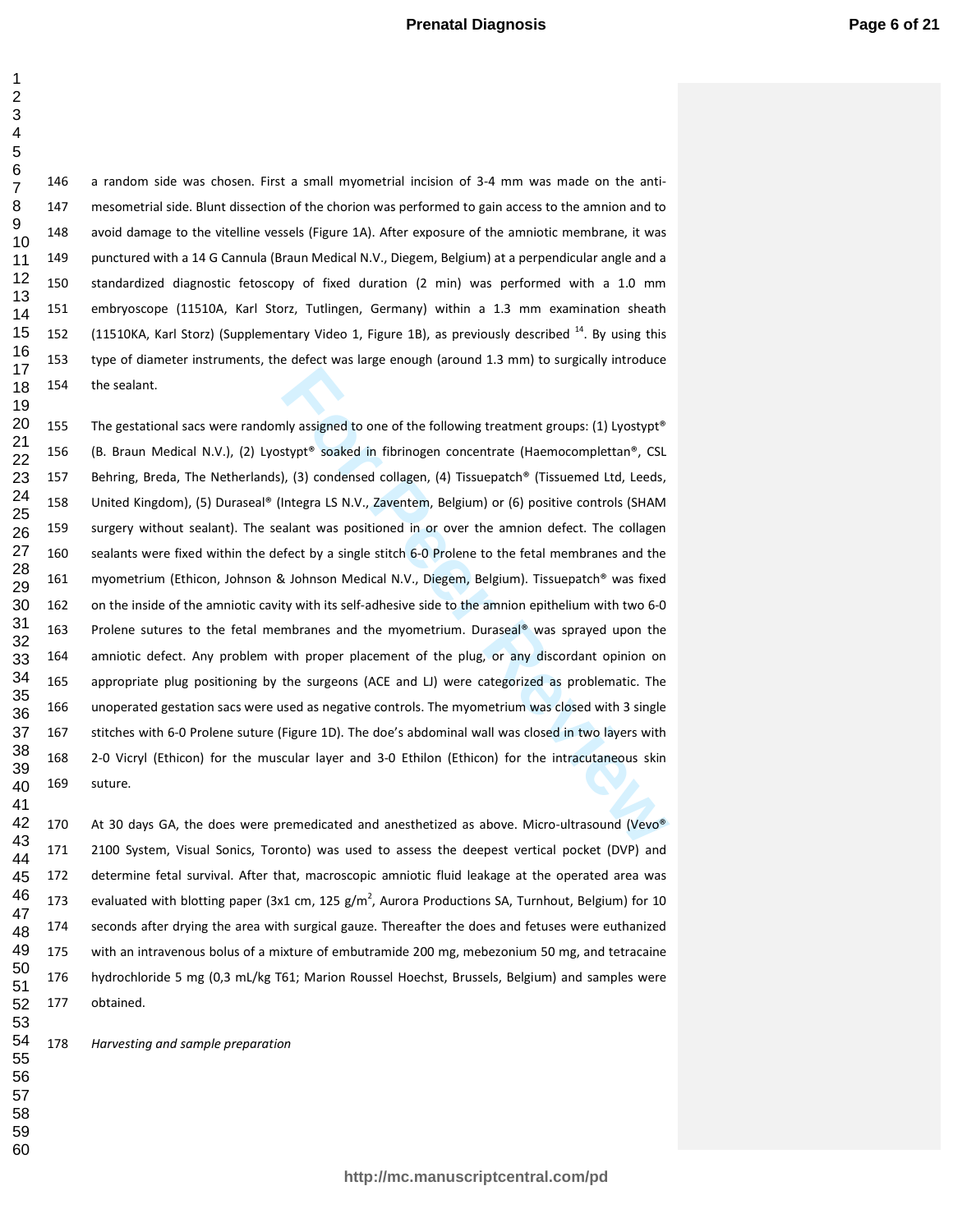179 We identified the entry point to the fetal sac by the marking suture and pre-elevated it "en bloc" 180 (amnion, chorion and myometrium; further referred to as FM sample). Persistence or absence of the 181 plug in the myometrium and/or the fetal membranes was macroscopically assessed from the inside 182 of the amniotic cavity. FM samples of surviving fetuses were stored in tissue embedding cassettes 183 (Simport, Beloeil, Quebec, Canada) on foam biopsy pads (Leica Biosystems N.V., Maarn, The 184 Netherlands) and submerged in 4% buffered paraformaldehyde (PFA) (Klinipath BV, Duiven, The 185 Netherlands) for 24 hours. They were then transferred to 70% ethanol and embedded in paraffin. At 186 necropsy, the fetus and its lungs were weighed and the LBWR was calculated. 

#### *Histology and semi-automatic quantification*

matification<br> **Formation**<br> **Formation**<br> **Formation**<br> **Formation**<br> **Formation**<br> **Formation**<br> **Formation**<br> **Formation**<br> **Formation**<br> **Formation**<br> **Formation**<br> **Formation**<br> **Formation**<br> **Formation**<br> **Formation**<br> **Formation**<br> 188 Paraffin blocks were cut in 4-µm sections displaying the area of the defect. Staining with hematoxylin 189 and eosin (H&E) was performed and an average score from 3 high power fields per slide (x40 190 magnification) around the defect was calculated for polymorphonuclear cell (PMN) infiltration as 191 previously described <sup>15</sup>. Immunohistochemistry (IHC) for Ki67, Vimentin and Cytokeratin was 192 performed according to standard IHC protocols as described before  $^{16}$ . TUNEL staining (In Situ Cell 193 Death Detection Kit, Fluorescein; Roche Diagnostics GmbH, Mannheim, Germany), detecting 194 apoptotic cells, was performed according to the producer's recommendations with DAPI as a 195 background staining. Ki67 was quantified to assess cell proliferation. The presence of EMT was 196 investigated by an IHC vimentin/cytokeratin ratio.

197 IHC and TUNEL positive cell density measurements were performed semi-automatically, using ImageJ 198 software (v1.48, NIH, USA). From each slide, 3 random non-overlapping images were recorded 199 (Axioskop; Carl Zeiss) at ×40 magnification at the contact-area between sealant and tissue. An 200 average density was calculated for each slide and presented as mean ± standard deviation (SD). The 201 digital color images were segmented, and Ki67, Vimentin and Cytokeratin staining was quantified. 202 The total number of cells as well as the amount of positively stained cells was determined, and the 203 density was expressed as a percentage (positive cell area/total area of cells). TUNEL staining was 204 expressed as a percentage of TUNEL positive cells/ DAPI positive cells. 

*Statistics* 

 

206 Statistical analysis was performed with SPSS® Statistics software v21.0. (IBM®, Company). A p-value 207 of <0.05 was considered significant. Continuous variables were tested for normal distribution by 208 Kolmogorov-Smirnov test and expressed as mean and standard deviation (SD). Binomial and ordinal 209 variables were expressed as percentage and score, respectively. One-way ANOVA with Tukey post-210 hoc analysis was used to compare normally distributed continuous variables and Kruskal-Wallis test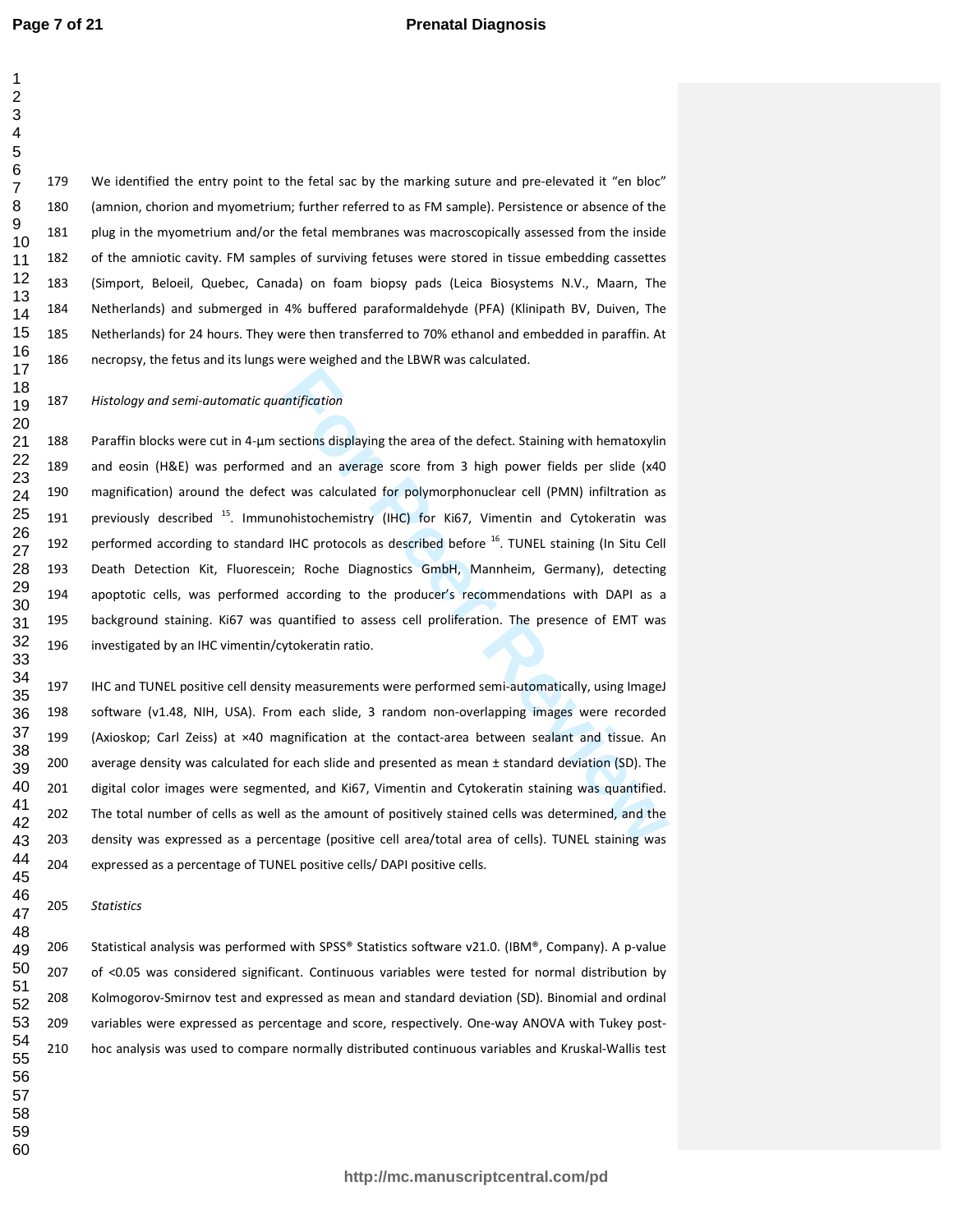211 for non-normally distributed continuous variables. Chi-square test was used for binomial and ordinal 212 variables. The investigational groups were compared to the negative controls. Positive controls were 213 used as reference, if no negative control group was included in the outcome. Lyostypt® was used as 214 reference for surgical handling readouts (Supplementary Table 1). Statistical results are represented 215 in APA (American Psychological Association) style. Power calculation was performed with StatMate 216  $\,$  v2.0 (GraphPad, San Diego, California, USA) according to the published literature  $\,4$ , we calculated that 217 a sample size of 9 fetuses/group would provide a power of ≥85% with a 5% two-sided type I error to 218 detect a 20% difference in fetal survival.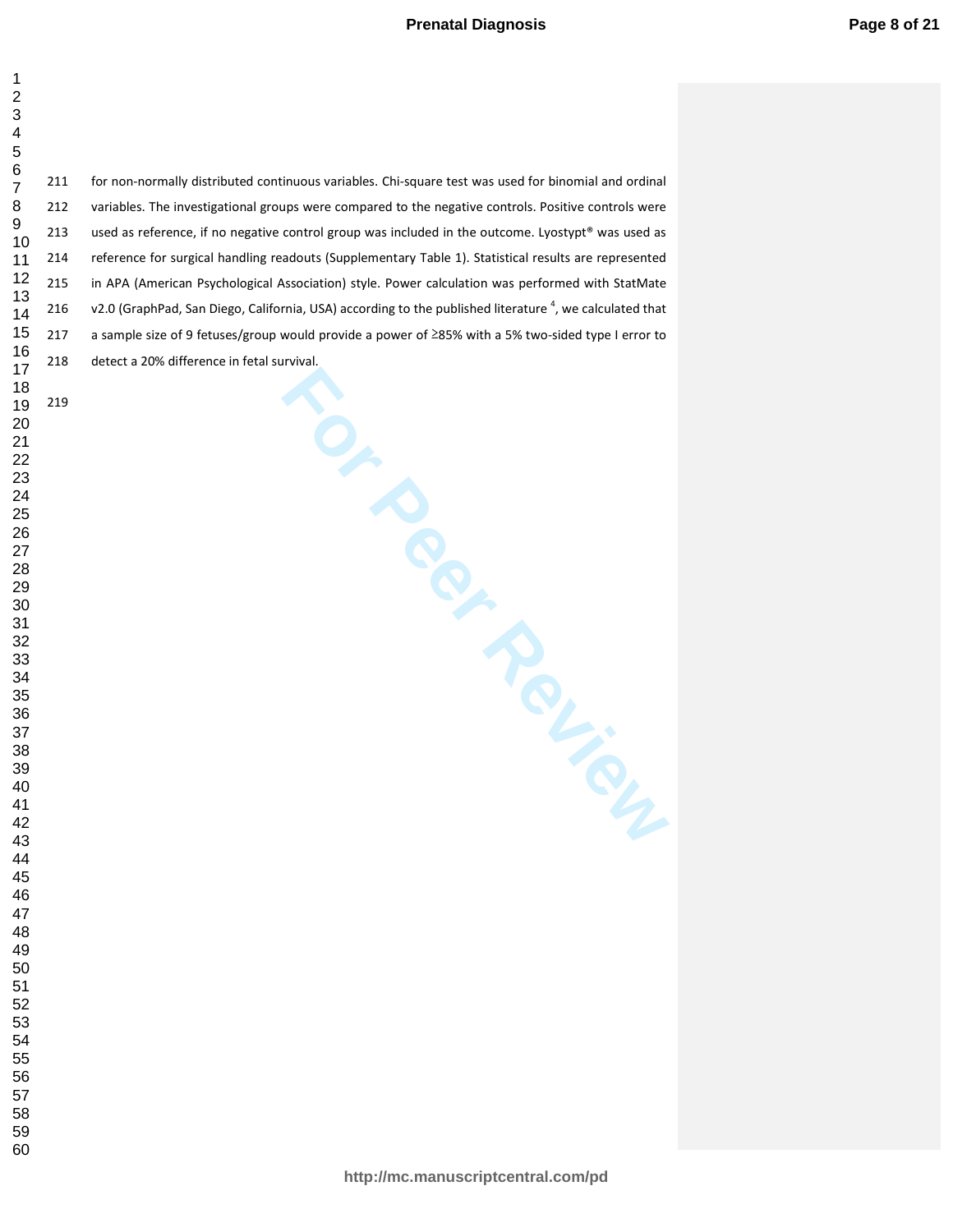# 222 A total of 35 does and 332 fetuses were included in the study. There were 231 unmanipulated 223 control fetuses, 18 in the Lyostypt® group, 14 in the condensed collagen group, 25 in the collagen + 224 fibrinogen group, 13 in the Tissuepatch® group, 15 in the Duraseal® group and 16 in the unsealed 225 positive control group.

226 Overall, fetal survival in unsealed sacs tended to be lower (75%) than in unmanipulated control sacs 227 (91%), yet that did not reach statistical significance ( $\chi_1^2$ =3,478; p=0,082, Table 1). Two sealants had 228 no effect on fetal survival when compared to unmanipulated control sacs: Condensed collagen 229 (11/14, 78%;  $\chi_1^2$ =1,831; p=0,175) and Tissuepatch® 10/13, 77%;  $\chi_1^2$ =2,225; p=0,149). Sealing with 230 three of the used strategies was associated with a reduced fetal survival compared to negative 231 controls, i.e. Lyostypt® (13/18, 72%;  $\chi_1^2$ =5,314; p=0,038), collagen + fibrinogen (12/25, 48%; 232  $\chi_1^2$ =32,996; p<0,001) and Duraseal® (9/15, 60%;  $\chi_1^2$ =12,226; p=0,004, Table 1). However, in sacs of 233 surviving fetuses from these three sealant groups, there was no difference with positive controls in 234 terms of inflammation (number of PMN) ( $\chi_{12}^2$ =13,067; p=0,364), or TUNEL positive cells (F=2,135; 235 p=0,056) (Figure 2 and Table 1).

**Example 18** commanipulated control sacs: Condensed collagen<br>
and Tissuepatch® 10/13, 77%;  $\chi_1^2$ =2,225; p=0,149). Sealing with<br>
s associated with a reduced fetal survival compared to negative<br>
72%;  $\chi_1^2$ =5,314; p=0, 236 Pregnancies sealed using condensed collagen and Tissuepatch® underwent further efficacy testing. 237 Tissuepatch® sealed sacs had a DVP comparable to that of normal controls  $(4,64 \pm 2,24 \text{ vs } 6,93 \pm 3,80)$ 238 but condensed collagen sealed sacs had a significantly lower DVP at harvesting  $(1,89 \pm 1,30)$ ; F=8,638; 239 p<0,001). There was a 10% amniotic fluid leakage rate (n=1/10) in the Tissuepatch® group which was 240 significantly less than the condensed collagen group  $(n=6/11)$  and the positive controls  $(n=6/12;$ 241  $\chi_1^2$ =4,023; p=0,045). It was also easier to insert Tissuepatch® than the condensed collagen plug with 242 less problems at plug insertion ( $\chi_{12}^2$ =179,535; p<0,001). There was no difference in macroscopic 243 | persistence of the sealing materials used ( $\chi_1^2$ =11,399; p=0, $\frac{44239}{3}$ ). Remarkably, there were no 244 differences in LBWR between any of the four groups (F=1,417; p=0,213). The degree of cell 245 proliferation (Ki67), was higher in the Tissuepatch® group than in negative controls (3,03,  $\pm$  1,81 246 versus 1,23  $\pm$  0,72; F=4,575; p<0,001). There was no difference in the proportion of cells staining for 247 vimentin or cytokeratin (EMT) between the treatment groups, positive or negative controls (F=1,804; 248 p=0,106) (Figure 3 and Table 1). Single electron microscopy (SEM) images were taken from the 249 | Lyostypt® and condensed collagen plugs to compare the structure of the two sealants and revealed a 250 smaller diameter, higher density and better alignment of collagen fibers in the condensed collagen 251 (Supplementary Figure 2).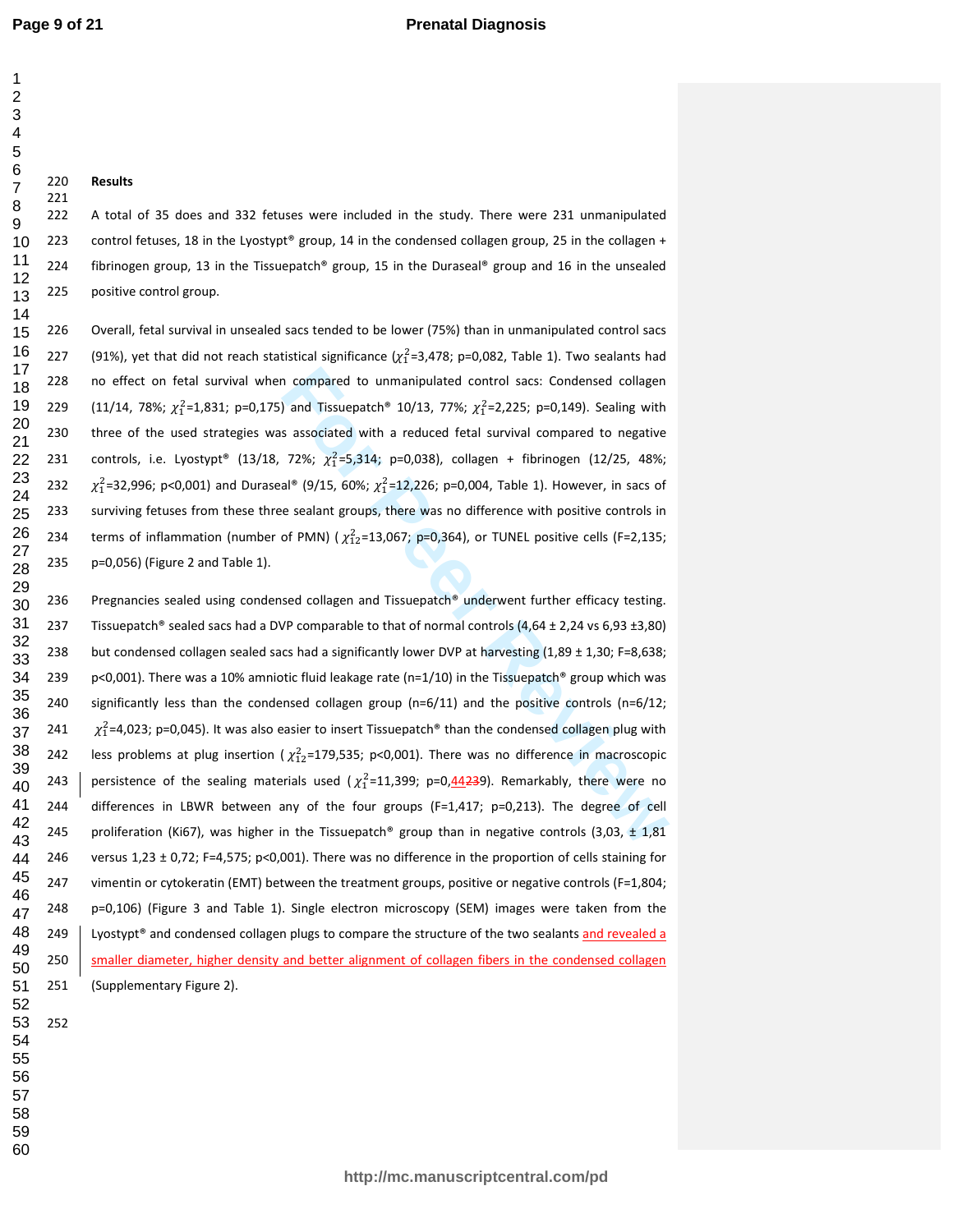## **Discussion**

 $\mathbf{1}$  $\overline{2}$ 

> 255 Herein we compared 4 new techniques to seal iatrogenic fetal membrane defects in a fetoscopy 256 rabbit model in terms of biocompatibility and efficacy with a previously used technique of Lyostypt®. 257 Three of the sealants were associated with a higher rate of fetal demise compared to non-operated 258 control pregnancies. Tissuepatch® and condensed collagen were the only sealants that had similar 259 results to non-operated controls in the primary outcome variable of fetal survival, but Tissuepatch® 260 proved easier to manipulate surgically and induced limited cell proliferation.

ants for the most direct adverse effect, i.e. fetal death. In the group<br>t later disqualified, the fetal death rate ranged from 28 to 52%,<br>5% in positive controls. The latter loss rate is in line with previous<br>ty of the mod 261 We first screened candidate sealants for the most direct adverse effect, i.e. fetal death. In the group 262 of products initially screened yet later disqualified, the fetal death rate ranged from 28 to 52%, 263 versus a death rate of around 25% in positive controls. The latter loss rate is in line with previous 264 studies, confirming reproducibility of the model  $4^{16}$ . At the same time, it indicates a frailty of the 265 model due to anesthesia and manipulation of the uterus and its contents. The increased death rate in 266 three of the sealant treatment groups would therefore suggest an additional factor besides 267 fetoscopy as potential cause of death. Histological examination did not demonstrate any increased 268 apoptosis or infiltration of polymorphonuclear cells in the membranes of these three sealant groups. 269 With the current design, we were unable to investigate precisely the cause and timing of fetal death 270 as there was only one time point of fetal viability evaluation, to limit repeated anaesthesia in the 271 does. In the collagen + fibrinogen group there was a higher (>50%) death rate, yet no obvious factor 272 explaining that excess could be identified. Potential explanations are local fibrin formation, when 273 fibrinogen gets in contact with the amniotic fluid. Such increased mortality was already described in 274 earlier experiments, where fibrin glue was used  $^{18}$ . The exact mechanism behind that remains 275 unclear. The fetal survival in the Duraseal® group was also lower. Again, we did not find a direct 276 explanation on necropsy or histology in that group. Potentially it ties to the injectable nature of the 277 product or its expanding nature . During injection components of the glue can freely and 278 excessively enter the amniotic cavity and may have direct effects on the fetus.

279 We then moved into further experimentation with Tissuepatch® and condensed collagen, to study 280 efficacy. Condensed collagen plug created unfortunate problems at surgical plug insertion despite its 281 good biocompatibility. Problems associated with insertion of the condensed collagen plug included 282 structural break down of the plug during surgical manipulation and difficulties at suturing, which 283 influenced further readouts. Tissuepatch® sealed sacs had a DVP in the normal range and obvious 284 leakage rate was low, within the range of intact sacs of unmanipulated controls. Macroscopically the 285 plug seemed well locked to the sealing site by sutures. On histological examination, we did not see 286 direct evidence of integration and / or healing response despite an elevated proportion of Ki67 287 positive cells in the Tissuepatch group compared to negative controls. During the fixation of the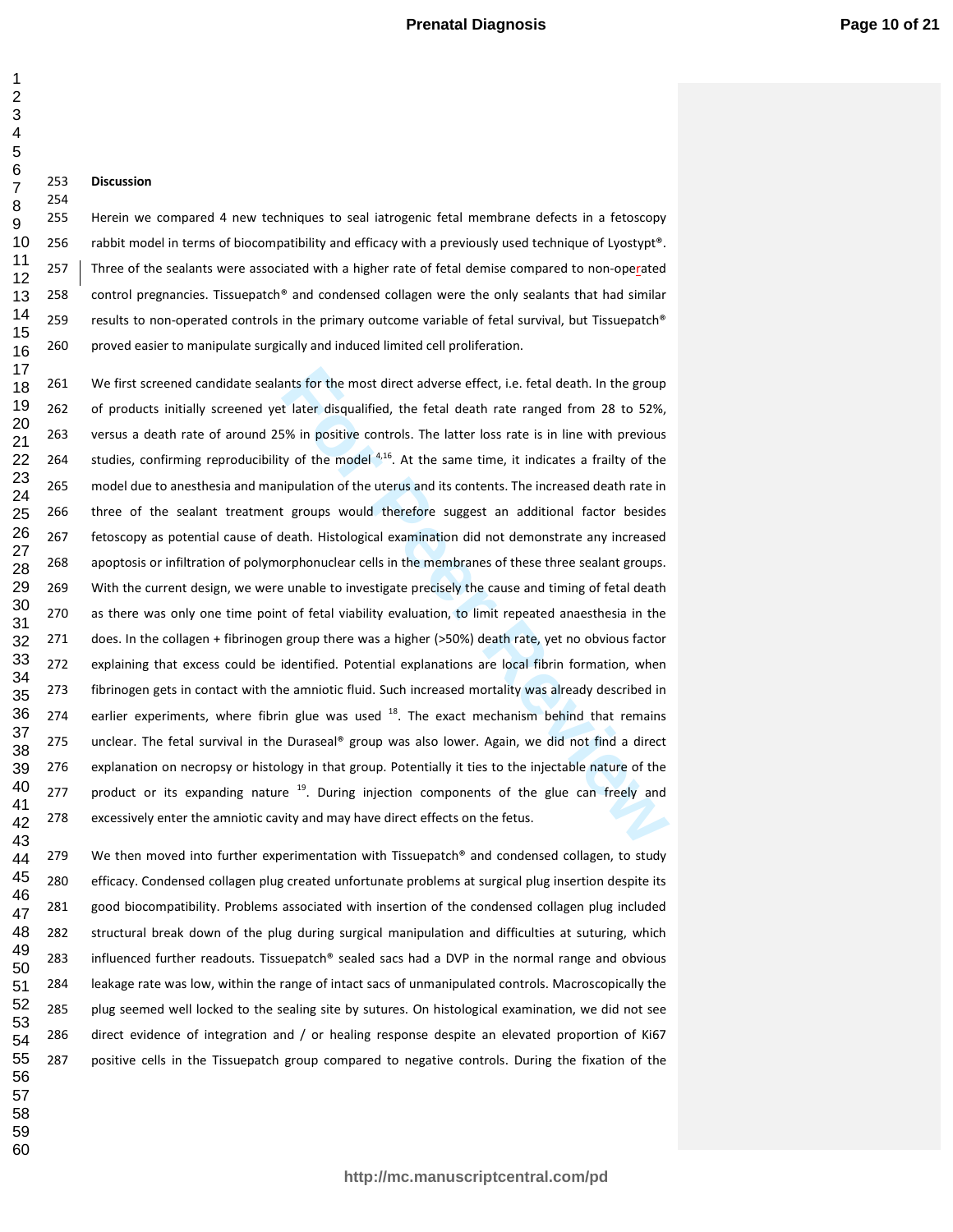288 sealing site in PFA, Tissuepatch® dissolves partly, making it impossible to trace the initial borders and 289 integrity of the plug. Indirectly however, there was no evidence for much interaction between the 290 plug and the sealing product, as we did not see an increase in proliferation, signs of inflammation nor 291 apoptotic effect around the sealing site. It is therefore not impossible that the effect of this product 292 being sutured into a fetoscopic defect, was merely mechanical plugging, yet without causing direct 293 local inflammatory or fetal side effects. Assuming the efficacy of Tissuepatch®, one could speculate 294 on how this would be clinically translated. This would obviously be an off-label use, yet it is an FDA 295 approved product for visceral pleura sealing. The patch has a self-adhesive visceral side, yet we could 296 not take advantage of this in this model and still needed to fix the patch as the adhesive properties in 297 under water conditions are not documented. A more intuitive clinical application would be to use 298 this patch in open fetal surgeries where suturing to the amnion would be feasible. 

model and still needed to fix the patch as the adhesive properties in<br>documented. A more intuitive clinical application would be to use<br>where suturing to the amnion would be feasible.<br>particularly when comparing the rabbit 299 This study has some limitations, particularly when comparing the rabbit model of fetal membrane 300 sealing with human pregnancy. The myometrial thickness and contractility as well as the resealing 301 capabilities of the rabbit amnion are different from those in women  $^{20}$ . Also, there is the difference of 302 the application method one can use in this animal model and what would be possible in the clinical 303 situation. The size difference of the defect makes surgical applications of sealants more difficult 304 compared to the clinical situation. In clinical fetoscopy it is also not possible to place a sealant on the 305 chorionic side of the amnion, which is possible in the rabbit model as amnion, chorion and uterine 306 wall are not attached to each other. Also in this experiment, there was a clear relationship between 307 difficulties handling properties and later efficacy. So, it is possible that we underestimate efficacy of 308 certain methods because they are difficult to insert in a rabbit. As the application technique itself 309 was not a focus of our study, one would need to investigate products in another model that is better 310 simulating clinical circumstances. The choice for some readouts may also need to be questioned. For 311 instance, we assessed EMT, because it was earlier named to be relevant in human amnion samples 312 from clinical fetoscopies  $^{21}$ . EMT is a key-component of wound healing, and we speculated that it 313 would point to local regeneration. Herein we could not demonstrate any change in EMT between any 314 of the groups, questioning it as an outcome measure in this model. In retrospect, we could have 315 included other readouts such as fetal systemic inflammation to understand adverse effects more 316 effectively, or could have followed up on fetuses postoperatively to determine the GA at intra-317 uterine fetal death. This study also involved several subjective outcome measures. No matter how 318 much we tried to make our readouts as objective as possible, they are not free of a certain amount of 319 operator bias. Lastly, some of our observations were not in line with other studies using the same and a model. For instance we did not find a decrease of LBWR due to the decreased amniotic fluid  $\frac{22}{4}$   $\frac{1}{2}$   $\frac{1}{2}$   $\frac{1}{2}$   $\frac{1}{2}$  **Formatted:** English (U.S.)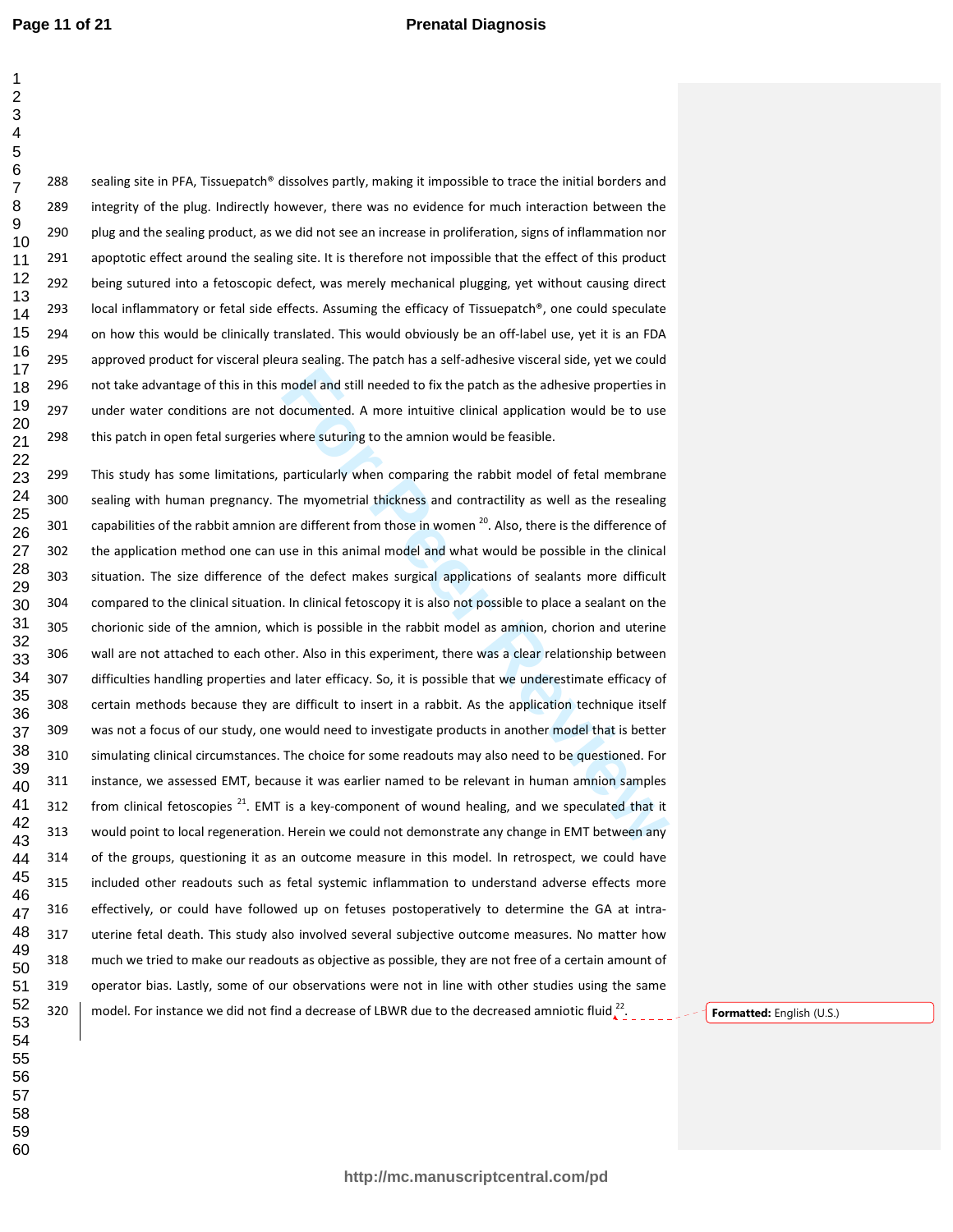321 On the other hand, our study had strengths, we observed that many other outcomes were similar to 322 what was demonstrated earlier (survival rate, outcomes in positive and negative controls, and the 323 amniotic fluid). This would suggest that findings in the rabbit model are reproducible. Also, we 324 explored several methods, many of them clinically conceivable. The numbers of animals used are 325 high compared to previous studies and our study was adequately powered. The microscopic 326 readouts were done semi-automatically.

327 In summary, this study provides experimental evidence that Tissuepatch® has the best combination 328 of biocompatibility, surgical ease and efficacy in sealing an iatrogenic fetal membrane defect in the 329 pregnant rabbit compared to other sealants. However, the current formulation of Tissuepatch® is not 330 easy to insert fetoscopically in an effective way. Therefore, our quest into an effective and clinically 331 usable and approved sealing technique is ongoing.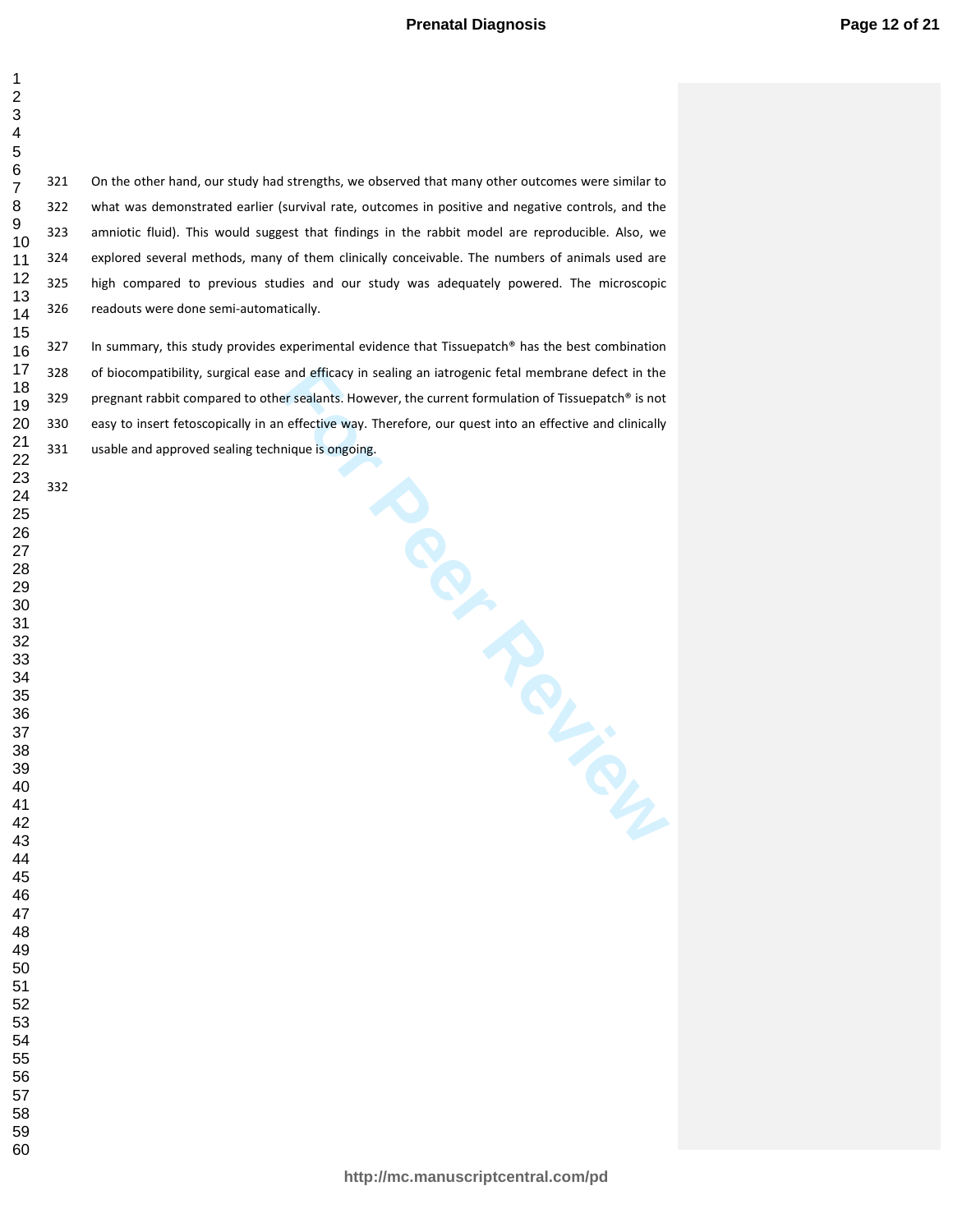| 1        |     |                                                                                                         |                           |
|----------|-----|---------------------------------------------------------------------------------------------------------|---------------------------|
| 2        |     |                                                                                                         |                           |
| 3        |     |                                                                                                         |                           |
| 4        |     |                                                                                                         |                           |
| 5        |     |                                                                                                         |                           |
| 6        |     |                                                                                                         |                           |
| 7        | 333 | <b>References</b>                                                                                       |                           |
| 8        | 334 |                                                                                                         |                           |
| 9        | 335 | Yamamoto M., Ville Y. Twin-to-twin transfusion syndrome: management options and<br>1.                   | <b>Field Code Changed</b> |
| 10       | 336 | outcomes. Clin Obstet Gynecol. 2005;48(4):973-80.                                                       |                           |
|          |     |                                                                                                         |                           |
| 11       | 337 | 2.<br>Jani JC., Nicolaides KH., Gratacos E., et al. Severe diaphragmatic hernia treated by fetal        |                           |
| 12       | 338 | endoscopic tracheal occlusion. Ultrasound Obstet Gynecol. 2009;34(3):304-10, doi:                       |                           |
| 13       | 339 | 10.1002/uog.6450.                                                                                       |                           |
| 14       |     |                                                                                                         |                           |
| 15       | 340 | 3.<br>Mann LK., Papanna R., Moise KJ Jr., et al. Fetal membrane patch and biomimetic adhesive           |                           |
| 16       | 341 | coacervates as a sealant for fetoscopic defects. Acta Biomater. 2012;8(6):2160-5, doi:                  |                           |
| 17       | 342 | 10.1016/j.actbio.2012.02.014.                                                                           |                           |
| 18       |     |                                                                                                         |                           |
| 19       | 343 | Deprest JA., Papadopulos NA., Decaluw H., et al. Closure techniques for fetoscopic access<br>4.         |                           |
| 20       | 344 | sites in the rabbit at mid-gestation. Hum Reprod. 1999;14(7):1730-4.                                    |                           |
| 21       |     |                                                                                                         |                           |
| 22       | 345 | Bilic G., Brubaker C., Messersmith PB., et al. Injectable candidate sealants for fetal membrane<br>5.   |                           |
| 23       | 346 | repair: bonding and toxicity in vitro. Am J Obstet Gynecol. 2010;202(1):85 e1-9, doi:                   |                           |
| 24       | 347 | 10.1016/j.ajog.2009.07.051.                                                                             |                           |
| 25       |     |                                                                                                         |                           |
| 26       | 348 | Quintero RA., Morales WJ., Allen M., et al. Treatment of iatrogenic previable premature<br>6.           |                           |
| 27       | 349 | rupture of membranes with intra-amniotic injection of platelets and cryoprecipitate (amniopatch):       |                           |
| 28       | 350 | preliminary experience. Am J Obstet Gynecol. 1999;181(3):744-9.                                         |                           |
| 29       |     |                                                                                                         |                           |
| 30       | 351 | Engels AC., Van Calster B., Richter J., et al. Collagen plug sealing of iatrogenic fetal membrane<br>7. |                           |
| 31       | 352 | defects after fetoscopic surgery for congenital diaphragmatic hernia. Ultrasound Obstet Gynecol.        |                           |
| 32       | 353 | 2014;43(1):54-9, doi: 10.1002/uog.12547.                                                                |                           |
| 33       |     |                                                                                                         |                           |
| 34       | 354 | Papanna R., Mann LK., Moise KY., et al. Absorbable gelatin plug does not prevent iatrogenic<br>8.       |                           |
| 35       | 355 | preterm premature rupture of membranes after fetoscopic laser surgery for twin-twin transfusion         |                           |
| 36       | 356 | syndrome. Ultrasound Obstet Gynecol. 2013;42(4):456-60, doi: 10.1002/uog.12487.                         |                           |
| 37       | 357 | Luks FI., Deprest JA., Peers KH., et al. Gelatin sponge plug to seal fetoscopy port sites:<br>9.        |                           |
| 38       |     | technique in ovine and primate models. Am J Obstet Gynecol. 1999;181(4):995-6.                          |                           |
| 39       | 358 |                                                                                                         |                           |
| 40       | 359 | Barrett DW., David AL., Thrasivoulou C., et al. Connexin 43 is overexpressed in human fetal<br>10.      |                           |
| 41       | 360 | membrane defects after fetoscopic surgery. Prenat Diagn. 2016;36(10):942-52, doi:                       |                           |
| 42       | 361 | 10.1002/pd.4917.                                                                                        |                           |
| 43       |     |                                                                                                         |                           |
| 44       | 362 | 11.<br>Mi S., David AL., Chowdhury B., et al. Tissue engineering a fetal membrane. Tissue Eng Part A.   |                           |
| 45       | 363 | 2012;18(3-4):373-81, doi: 10.1089/ten.TEA.2011.0194.                                                    |                           |
| 46       |     |                                                                                                         |                           |
| 47       | 364 | Engels AC., Hoylaerts MF., Endo M., et al. In vitro sealing of iatrogenic fetal membrane<br>12.         |                           |
| 48<br>49 | 365 | defects by a collagen plug imbued with fibrinogen and plasma. Prenat Diagn. 2013;33(2):162-7, doi:      |                           |
| 50       | 366 | 10.1002/pd.4032.                                                                                        |                           |
| 51       |     |                                                                                                         |                           |
| 52       | 367 | Chin CJ., Kus L., Rotenberg BW. Use of duraseal in repair of cerebrospinal fluid leaks. J<br>13.        |                           |
| 53       | 368 | Otolaryngol - Head Neck Surg J Oto-Rhino-Laryngol Chir Cervico-Faciale. 2010;39(5):594-9.               |                           |
|          |     |                                                                                                         |                           |
| 54       | 369 | Gratacos E., Yamamoto H., Papadopulos NA., et al. The midgestational rabbit as a model for<br>14.       |                           |
| 55       | 370 | the creation of membrane defects after needle fetoscopy. Am J Obstet Gynecol. 1999;180(5):1263-7.       |                           |
| 56       |     |                                                                                                         |                           |
| 57       |     |                                                                                                         |                           |
| 58       |     |                                                                                                         |                           |
| 59       |     |                                                                                                         |                           |
| 60       |     |                                                                                                         |                           |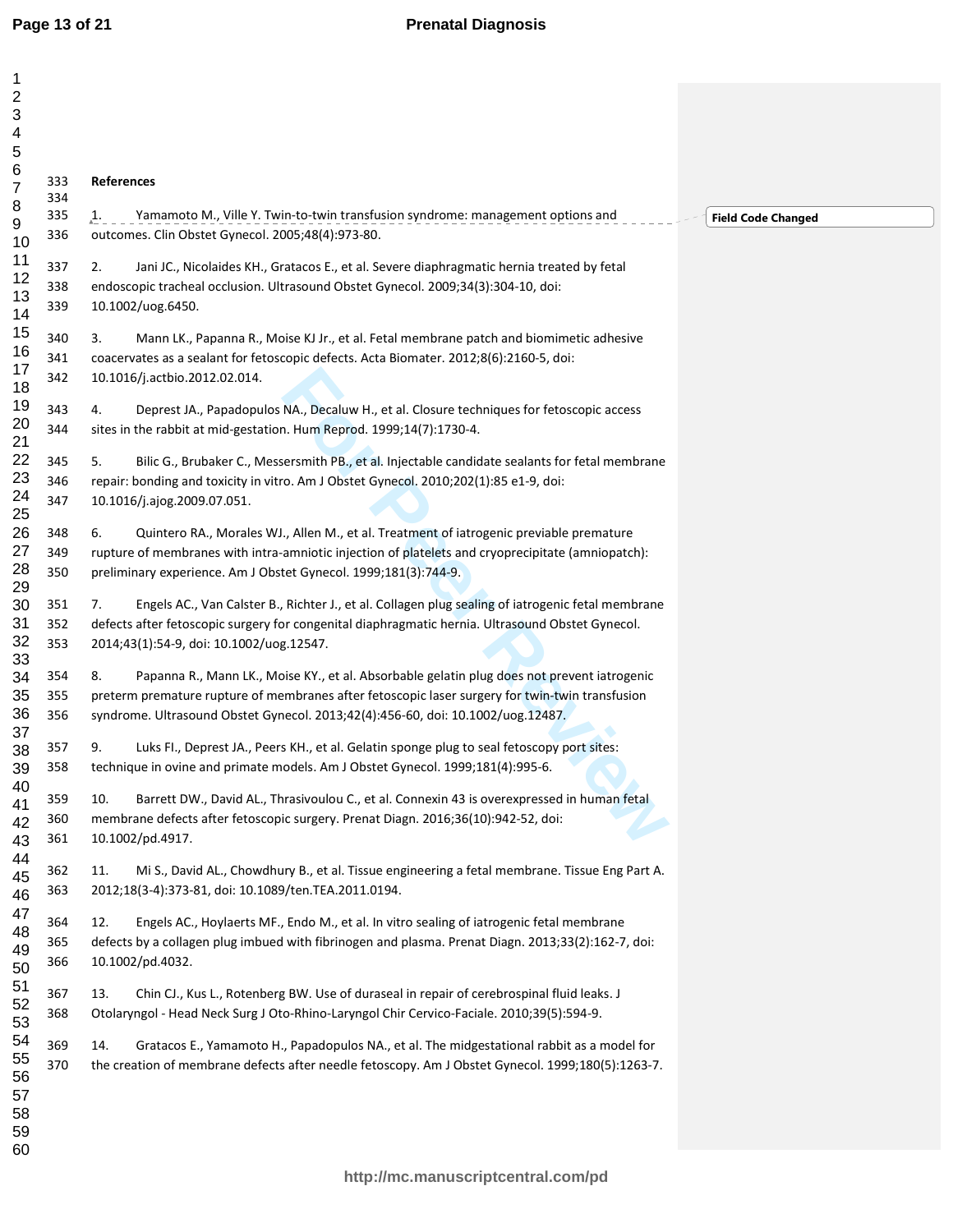| 1                   |            |                                                                                                       |
|---------------------|------------|-------------------------------------------------------------------------------------------------------|
| $\overline{2}$      |            |                                                                                                       |
| 3                   |            |                                                                                                       |
| 4                   |            |                                                                                                       |
| 5                   |            |                                                                                                       |
| 6<br>$\overline{7}$ | 371        | 15.<br>Badylak S., Kokini K., Tullius B., et al. Morphologic study of small intestinal submucosa as a |
| 8                   | 372        | body wall repair device. J Surg Res. 2002;103(2):190-202, doi: 10.1006/jsre.2001.6349.                |
| 9                   |            |                                                                                                       |
| 10                  | 373        | 16.<br>Eastwood MP., Kampmeijer A., Jimenez J., et al. The Effect of Transplacental Administration    |
| 11                  | 374        | of Glucagon-Like Peptide-1 on Fetal Lung Development in the Rabbit Model of Congenital                |
| 12                  | 375        | Diaphragmatic Hernia. Fetal Diagn Ther. 2016;39(2):125-33, doi: 10.1159/000436962.                    |
| 13                  |            |                                                                                                       |
| 14                  | 376        | 17.<br>Gratacos E., Wu J., Yesildaglar N., et al. Successful sealing of fetoscopic access sites with  |
| 15                  | 377        | collagen plugs in the rabbit model. Am J Obstet Gynecol. 2000;182(1 Pt 1):142-6.                      |
| 16                  | 378        | Devlieger R., Ardon H., Verbist L., et al. Increased polymorphonuclear infiltration and<br>18.        |
| 17                  | 379        | iatrogenic amniotic band after closure of fetoscopic access sites with a bioactive membrane in the    |
| 18                  | 380        |                                                                                                       |
| 19                  |            | rabbit at midgestation. Am J Obstet Gynecol. 2003;188(3):844-8, doi: 10.1067/mob.2003.213.            |
| 20                  | 381        | 19.<br>Lee S-H., Park C-W., Lee S-G., Kim W-K. Postoperative Cervical Cord Compression Induced by     |
| 21                  | 382        | Hydrogel Dural Sealant (DuraSeal®). Korean J Spine. 2013;10(1):44-6, doi: 10.14245/kjs.2013.10.1.44.  |
| 22                  |            |                                                                                                       |
| 23                  | 383        | Devlieger R., Millar LK., Bryant-Greenwood G., et al. Fetal membrane healing after<br>20.             |
| 24                  | 384        | spontaneous and iatrogenic membrane rupture: a review of current evidence. Am J Obstet Gynecol.       |
| 25                  | 385        | 2006;195(6):1512-20, doi: 10.1016/j.ajog.2006.01.074.                                                 |
| 26                  |            |                                                                                                       |
| 27<br>28            | 386        | 21.<br>Papanna R., Mann LK., Moise KJ Jr., et al. Histologic changes of the fetal membranes after     |
| 29                  | 387        | fetoscopic laser surgery for twin-twin transfusion syndrome. Pediatr Res. 2015;78(3):247-55, doi:     |
| 30                  | 388        | 10.1038/pr.2015.105.                                                                                  |
| 31                  | 389        | 22.<br>Asabe K., Toki N., Hashimoto S., et al. An immunohistochemical study of the expression of      |
| 32                  | 390        | surfactant apoprotein in the hypoplastic lung of rabbit fetuses induced by oligohydramnios. Am J      |
| 33                  | 391        | Pathol. 1994;145(3):631-9.                                                                            |
| 34                  |            |                                                                                                       |
| 35                  | 392        |                                                                                                       |
| 36                  | 393        |                                                                                                       |
| 37                  | 394        |                                                                                                       |
| 38                  | 395<br>396 | 3H.                                                                                                   |
| 39                  |            |                                                                                                       |
| 40                  |            |                                                                                                       |
| 41                  |            |                                                                                                       |
| 42                  |            |                                                                                                       |
| 43<br>44            |            |                                                                                                       |
| 45                  |            |                                                                                                       |
| 46                  |            |                                                                                                       |
| 47                  |            |                                                                                                       |
| 48                  |            |                                                                                                       |
| 49                  |            |                                                                                                       |
| 50                  |            |                                                                                                       |
| 51                  |            |                                                                                                       |
| 52                  |            |                                                                                                       |
| 53                  |            |                                                                                                       |
| 54                  |            |                                                                                                       |
| 55                  |            |                                                                                                       |
| 56                  |            |                                                                                                       |
| 57                  |            |                                                                                                       |
| 58                  |            |                                                                                                       |
| 59                  |            |                                                                                                       |
| 60                  |            |                                                                                                       |

 $\mathbf{1}$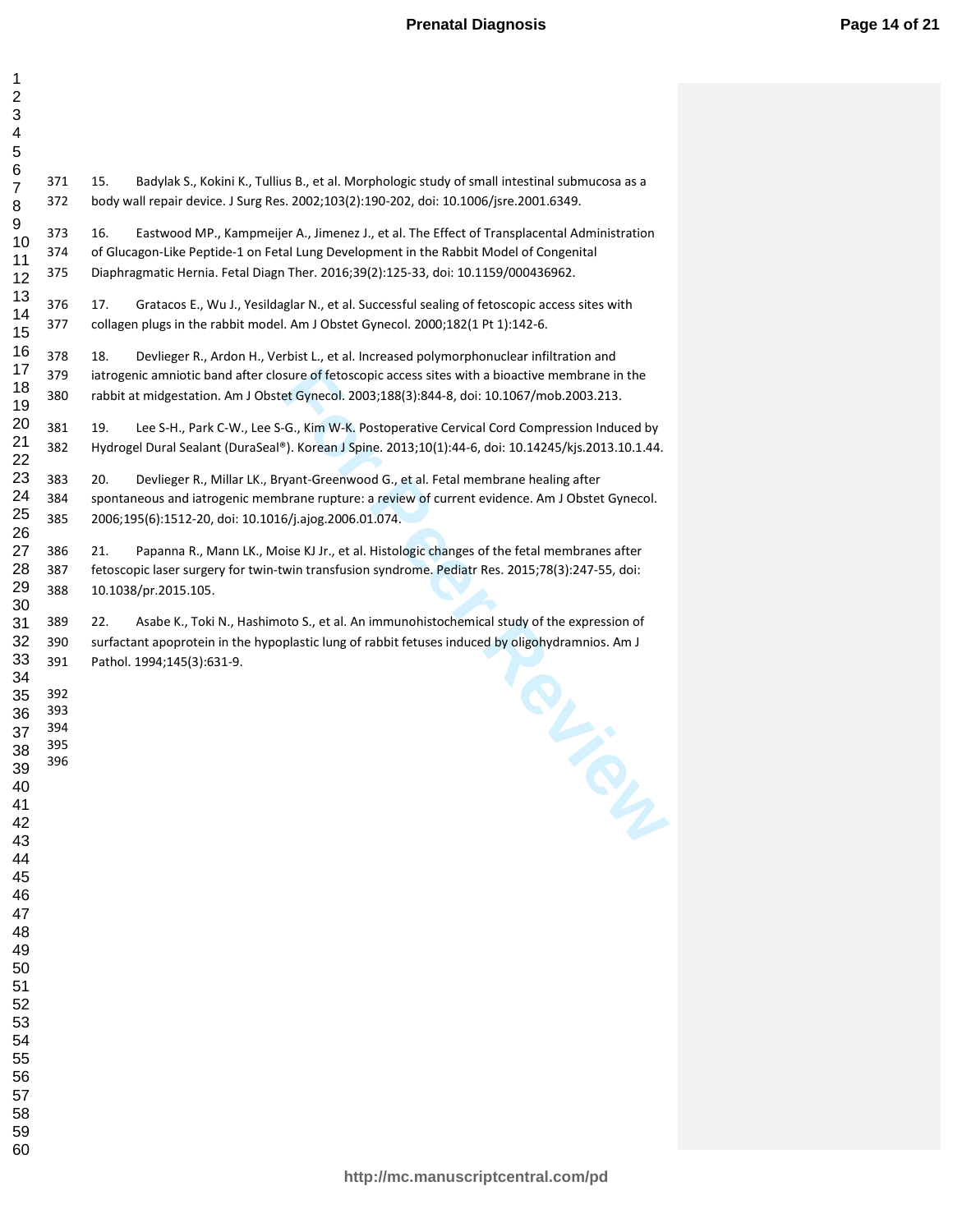| 1              |            |                                                                                                         |
|----------------|------------|---------------------------------------------------------------------------------------------------------|
| $\overline{2}$ |            |                                                                                                         |
| 3              |            |                                                                                                         |
| 4              |            |                                                                                                         |
| 5<br>6         |            |                                                                                                         |
| $\overline{7}$ | 397        | <b>Acknowledgments</b>                                                                                  |
| 8              | 398<br>399 | We are very grateful to Godelieve Verbiest in performing the histology and immunohistochemistry,        |
| 9<br>10        | 400        | Ivan Laermans & Rosita Kinnart for handling the animals. We thank Tissuemed Ltd and Integra LS N.V.     |
| 11             | 401        | for donating us samples of their products.                                                              |
| 12             |            |                                                                                                         |
| 13<br>14       | 402        |                                                                                                         |
| 15             | 403        |                                                                                                         |
| 16<br>17       | 404        | <b>Figure legend</b>                                                                                    |
| 18<br>19       | 405        | Figure 1: Photographs of the surgical procedure. (A) Opening of the myometrium and chorion. View        |
| 20             | 406        | on amnion before puncturing. (B) Fetoscopic view of fetal front limb. (C) Insertion of a collagen plug  |
| 21<br>22       | 407        | while withdrawing the cannula. (D) Closure of the myometrium.                                           |
| 23             | 408        | Figure 2: Results of TUNEL staining displayed along with two microscopic images of TUNEL stainings      |
| 24<br>25       | 409        | at x40 magnification. DAPI was used as background staining (blue).                                      |
| 26<br>27       | 410        | Figure 3: Graphical results of the efficacy testing. Results of the second part of the study that were  |
| 28<br>29       | 411        | retrieved as percentage are displayed in table 1.                                                       |
| 30<br>31       | 412        |                                                                                                         |
| 32<br>33       | 413        | <b>Table legend</b>                                                                                     |
| 34             | 414        | Table 1: Results for each variable and each sealant are given including the significance level. Results |
| 35<br>36       | 415        | are presented as percentages or as mean with standard deviation (SD) where appropriate. P-values        |
| 37<br>38       | 416        | were calculated by cross-tables including all groups. PMN = polymorphonuclear cell infiltration.        |
| 39<br>40       | 417        |                                                                                                         |
| 41             | 418        | Supplementary                                                                                           |
| 42             |            |                                                                                                         |
| 43<br>44       | 419        | Supplementary Figure 1: Workflow of the study.                                                          |
| 45<br>46       | 420        | Supplementary Figure 2: Comparison of condensed collagen vs Lyostypt® by single electron                |
| 47             | 421        | microscopy (SEM) shows a a smaller diameter, higher density and better alignment of collagen fibers     |
| 48<br>49       | 422        | in the condensed collagen compared to Lyostypt <sup>®</sup> .                                           |
| 50<br>51       | 423        | Supplementary Video 1: Video of rabbit fetoscopy.                                                       |
| 52<br>53       | 424        | Supplementary Table 1: Statistical tests with normal distribution and used reference group for all      |
| 54             | 425        | readouts.                                                                                               |
| 55             |            |                                                                                                         |
| 56             |            |                                                                                                         |
| 57             |            |                                                                                                         |
| 58<br>59       |            |                                                                                                         |
| 60             |            |                                                                                                         |
|                |            |                                                                                                         |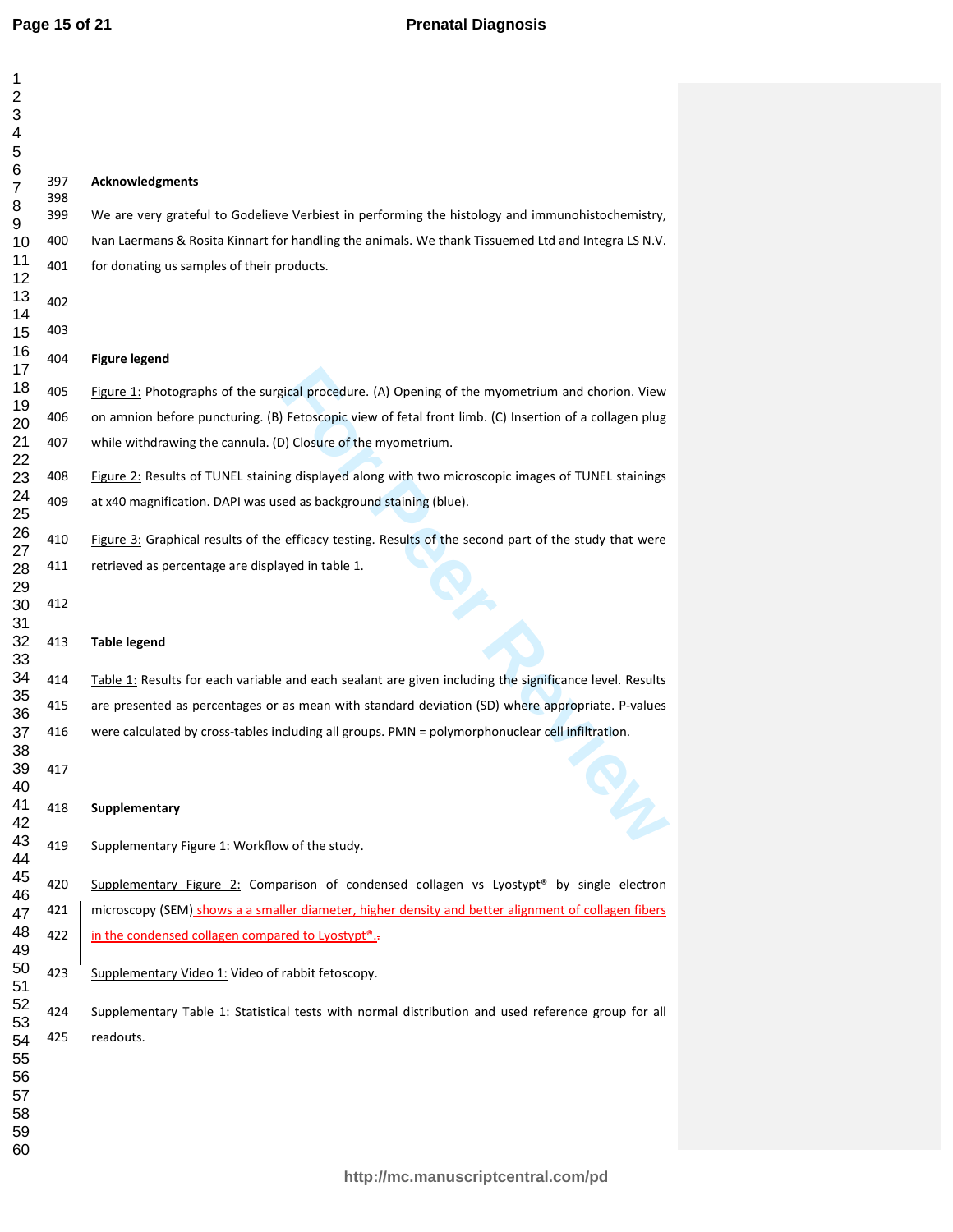| 1<br>$\frac{2}{3}$<br>4<br>5<br>6                  |     |
|----------------------------------------------------|-----|
| 7<br>8<br>9<br>10<br>11<br>12                      | 426 |
| 13<br>$\frac{14}{5}$<br>15                         |     |
| 16<br>17<br>18<br>19<br>20<br>21<br>22<br>23<br>24 |     |
| 25<br>26<br>27<br>28                               |     |
| 29<br>30<br>31<br>32<br>33<br>34                   |     |
| $\frac{35}{1}$<br>36<br>37<br>38<br>39<br>40       |     |
| 41<br>42<br>43<br>44<br>45                         |     |
| 46<br>47<br>48<br>49<br>50                         |     |
| 51<br>5.<br>2<br>53<br>54<br>55<br>56              |     |
| 57<br>58<br>59<br>60                               |     |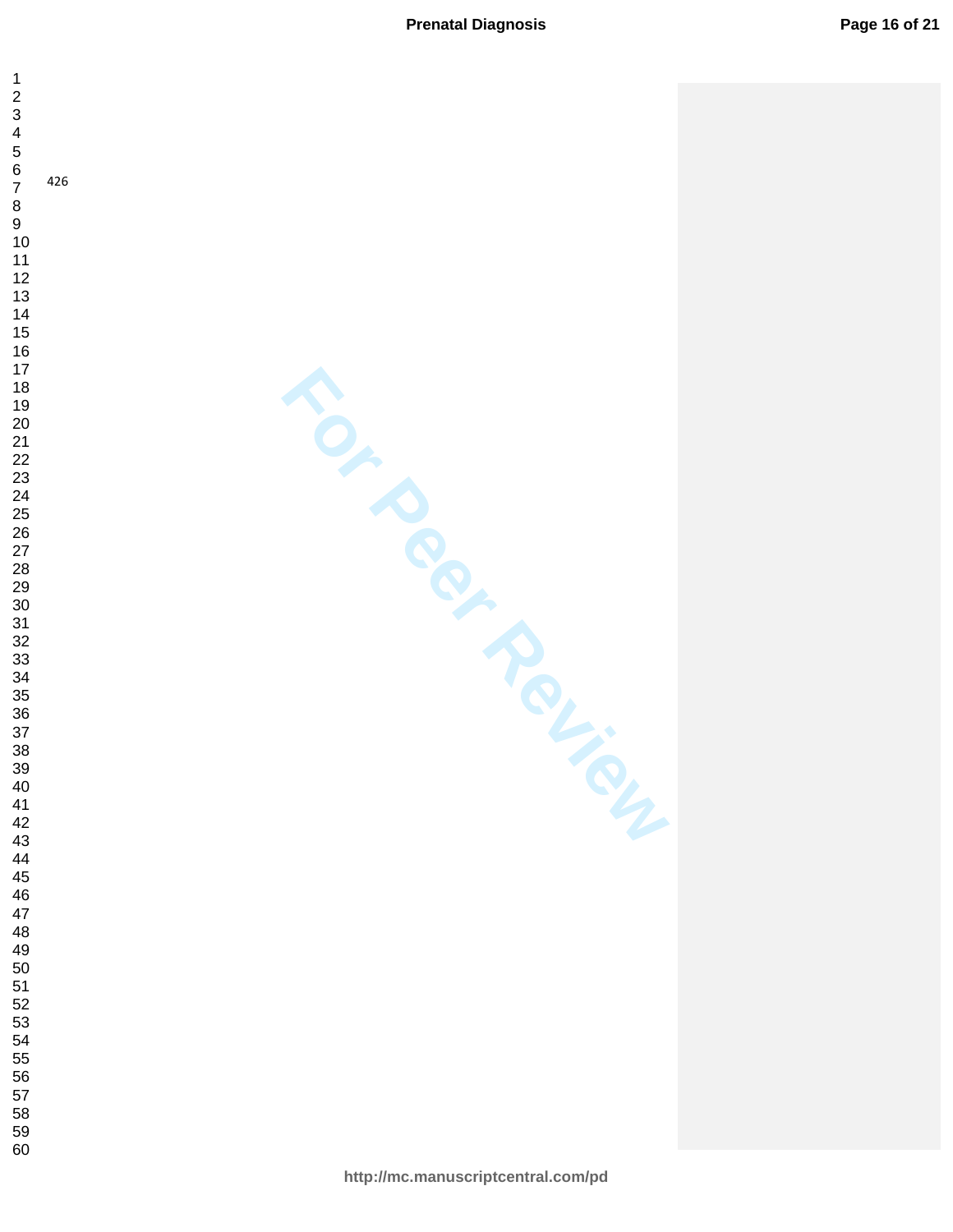$\mathbf{1}$  $\overline{2}$ 





ring. (B) Fetoscopic view of fetal front limb. (C) Insertion of<br>lie withdrawing the cannula. (D) Closure of the myometrium<br>and the myometrium of the myometrium<br>and the myometrium of the myometrium of the myometrium of the Figure 1: Photographs of the surgical procedure. (A) Opening of the myometrium and chorion. View  $\parallel +317$ on amnion before puncturing. (B) Fetoscopic view of fetal front limb. (C) Insertion of a collagen plug  $\parallel + 318$ <br>while withdrawing the cannula. (D) Closure of the myometrium. while withdrawing the cannula. (D) Closure of the myometrium.

**http://mc.manuscriptcentral.com/pd**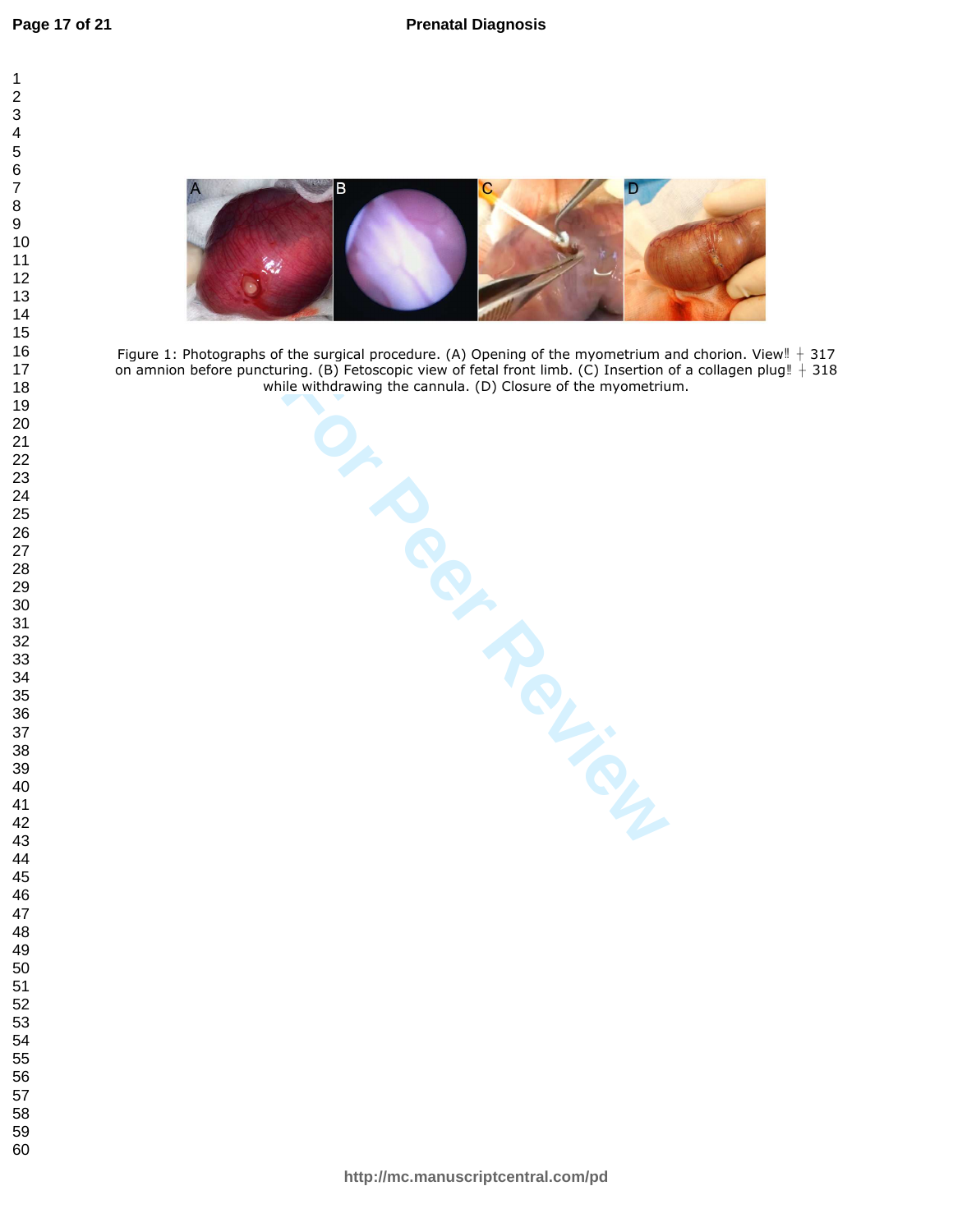

Figure 2: Results of TUNEL staining displayed along with two microscopic images of TUNEL stainings!  $+320$ at x40 magnification. DAPI was used as background staining (blue).

150x126mm (300 x 300 DPI)

 $\mathbf 1$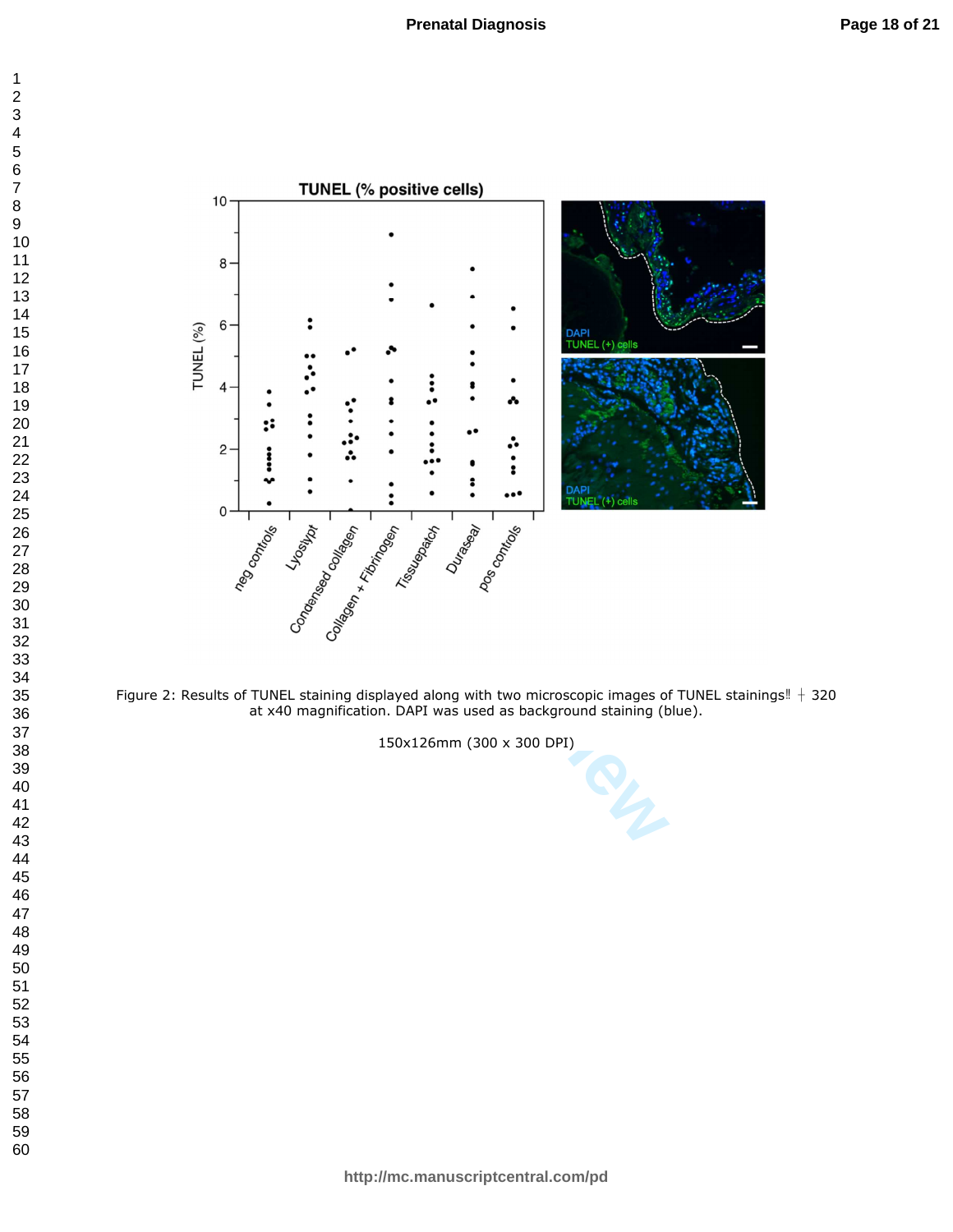

Figure 3: Graphical results of the efficacy testing. Results of the second part of the study that were  $\#$  322 retrieved as percentage are displayed in table 1.

165x151mm (300 x 300 DPI)